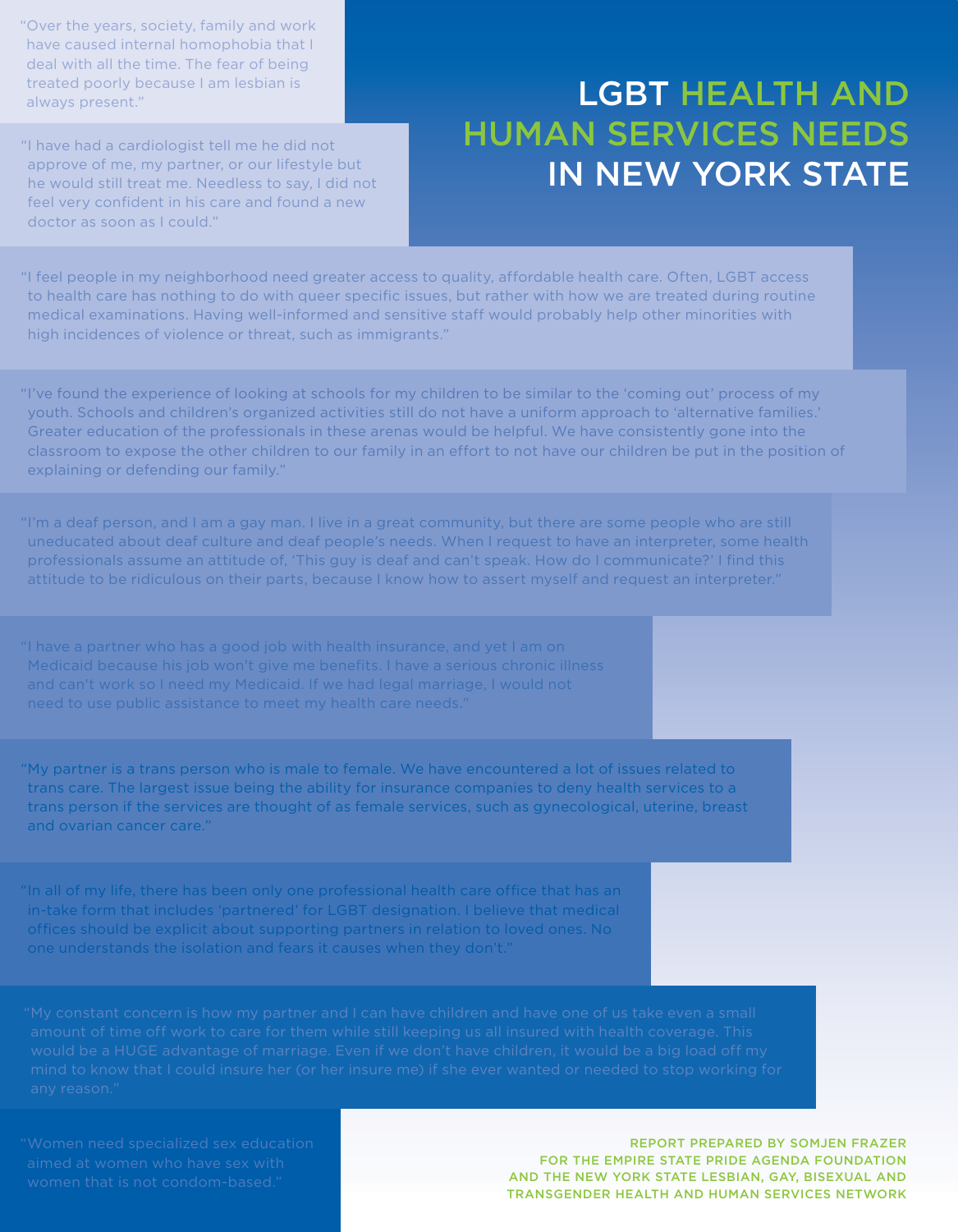## **Contents**

| <b>Executive Summary</b>                                | 1               |
|---------------------------------------------------------|-----------------|
| <b>Introduction</b>                                     | 2               |
| Methodology                                             | 3               |
| <b>LGBT Population Size and Demographics</b>            | $\overline{4}$  |
| Population-based Estimates of LGBT Demographics         | $\overline{4}$  |
| <b>LGBT Demographics in the Needs Assessment Survey</b> | 4               |
| <b>Findings</b>                                         | 6               |
| <b>Insurance and Sources of Healthcare</b>              | 6               |
| <b>Barriers to Healthcare Access</b>                    | 6               |
| Geography and Transportation                            | $\overline{7}$  |
| Mental Illness and Access to Mental Healthcare          | 8               |
| <b>Substance Abuse</b>                                  | 9               |
| <b>Housing</b>                                          | 10 <sup>°</sup> |
| Social Support and Social Isolation                     | 10 <sup>°</sup> |
| Violence                                                | 11              |
| <b>Specific Populations</b>                             | 12              |
| Transgender and Gender Non-conforming People            | 12              |
| People of Color                                         | 13              |
| Youth                                                   | 14              |
| <b>Seniors</b>                                          | 15              |
| <b>Families</b>                                         | 16              |
| <b>Next Steps</b>                                       | 17              |
| <b>Works Cited</b>                                      | 19              |
| Acknowledgements                                        | 19              |

Needs Assessment survey respondents' answers to the question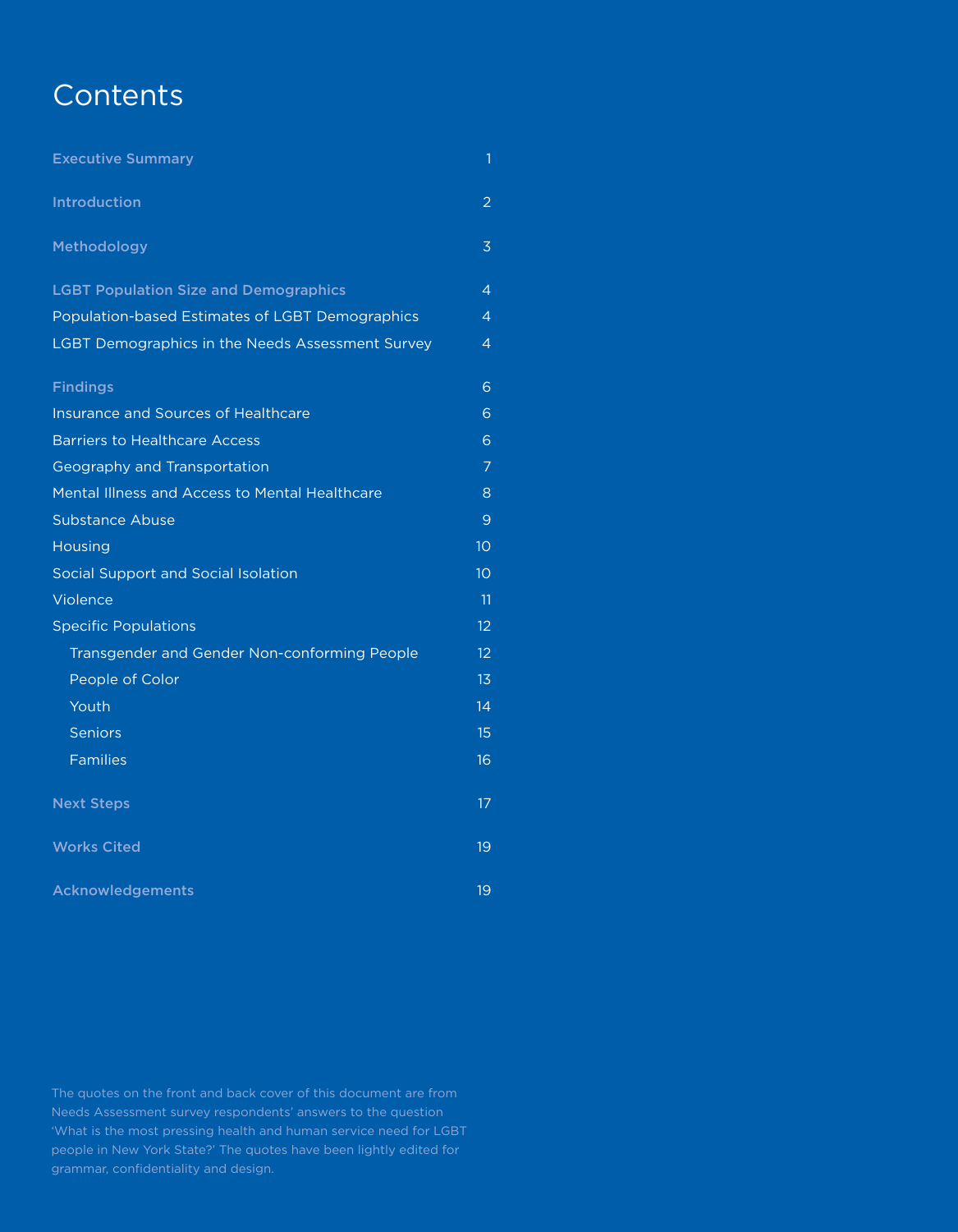## Executive Summary

This assessment of LGBT Health and Human<br>Service Needs in New York State ("the Needs<br>Assessment") was designed to examine existing Service Needs in New York State ("the Needs data sources, identify gaps in data and collect original data in order to establish the most pressing needs and gaps for lesbian, gay, bisexual and transgender (LGBT) non-HIV health and human services in New York State. To that end, New York State Department of Health and New York City Department of Health and Mental Hygiene surveys were analyzed, 60 experts in LGBT health and human services were interviewed (individually or in groups) and nearly 3,500 LGBT people took an online or paper survey about their health and human service needs.

Here are some key findings:

- About 4.1% of the general population self-identifies as lesbian, gay or bisexual on government-funded, population-based surveys. Less is known about transgender identity; however, one survey estimates about 300,000 self-identified transgender people live in New York State.
- Lesbian, gay, bisexual and transgender (LGBT) people have poor access to healthcare because of lower rates of insurance and utilization of primary care. For example, the New York City Department of Health and Mental Hygiene's Community Health Survey (2007) estimates that 20.6% of lesbian and gay and 23.5% of bisexual people lack insurance, while only 14.9% of heterosexual people do.
- Lack of culturally competent providers is a major barrier to healthcare for LGBT people, with nearly 40% of people in the Needs Assessment survey saying there were not enough health professionals who are adequately trained and competent to deliver healthcare to LGBT people. Geographic isolation is also significant barrier to healthcare for LGBT people living outside major urban areas.
- LGBT people face homophobia and transphobia in their everyday lives, and are more likely to experience depression and lack of access to adequate mental healthcare. Youth, transgender and gender nonconforming people and Black and Hispanic LGBT people were the more likely to be depressed and less likely to have adequate access to mental healthcare.
- Homelessness and inadequate housing are significant barriers to health and welfare for LGBT people. Nearly 14% of respondents were currently or formerly homeless.
- Loneliness and social isolation were particular problems for LGBT people who did not live or work in Manhattan. Social isolation has negative health outcomes, and those who attended events at LGBT centers were less likely to be lonely.
- Hate violence is an important problem in the LGBT community, with 13% reporting they had experienced anti-LGBT sexual assault or violence serious enough to send them to the hospital.
- Transgender and gender non-conforming people are more likely to experience barriers to healthcare, homelessness, violence and other negative health outcomes.
- People of color need culturally sensitive services both within the LGBT community and in mainstream settings. They reported lower incomes, more barriers to healthcare and more depression and loneliness than white people.
- LGBT youth are more likely than non-LGBT youth to experience negative health outcomes such as smoking, substance abuse, violence and risk behavior, as well as suicide.
- Many LGBT seniors are resilient, while others are at risk for social isolation. LGBT seniors are particularly vulnerable to financial exploitation and neglect.
- LGBT people build families in a variety of ways, and these families need support and recognition.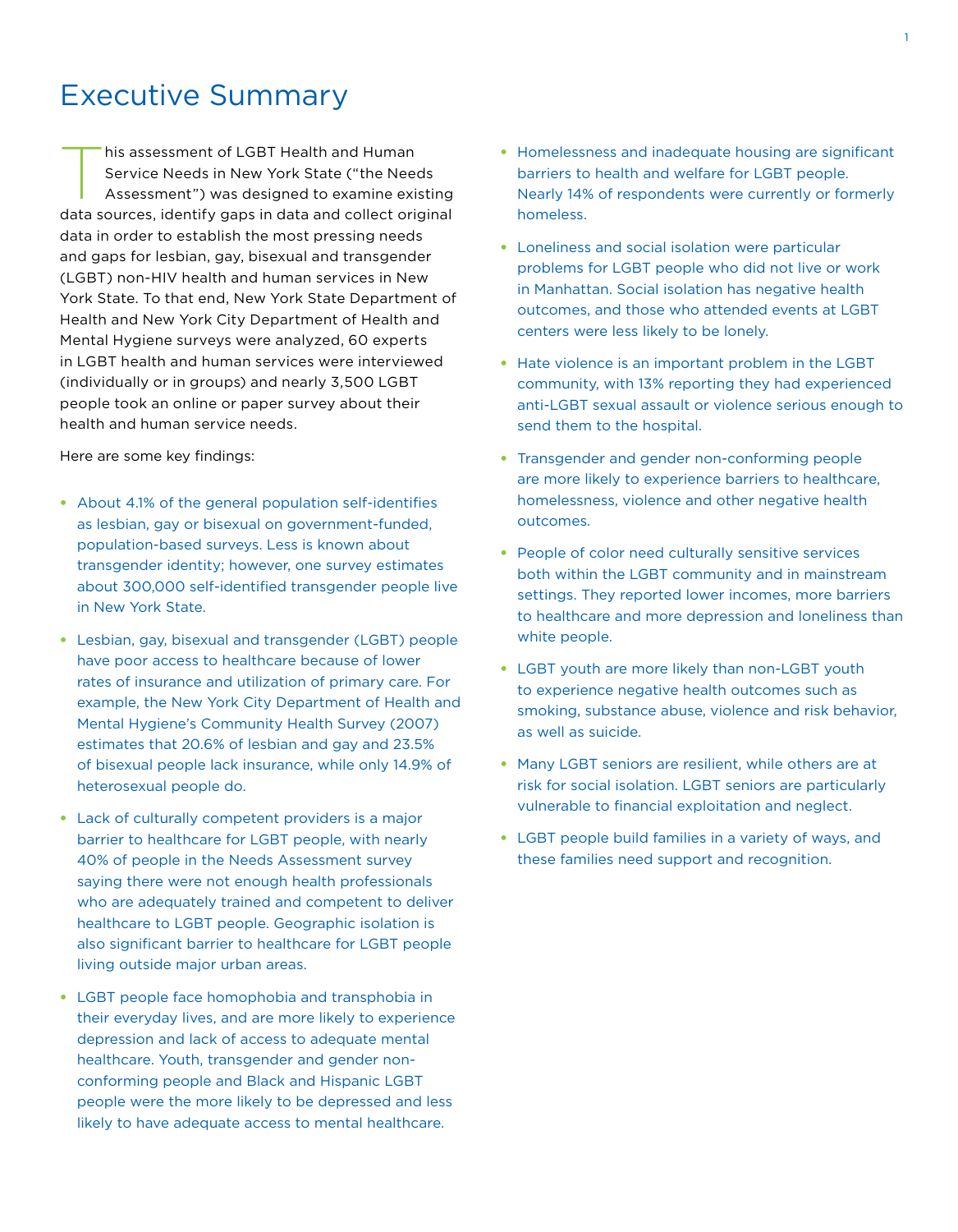## Introduction

This document reports the findings of the first<br>statewide LGBT Health and Human Services<br>Needs Assessment in New York State. A needs statewide LGBT Health and Human Services assessment is a research process that identifies the gaps and disparities for a specific population, in this case, lesbian, gay, bisexual and transgender (LGBT) people. Needs assessments are helpful in targeting programs and funding to the areas of greatest need, as well as understanding the size and character of the gap between the needs of the LGBT population and those of non-LGBT people. There is a serious lack of data on this population, and this needs assessment aims to begin to fill that gap.

The Needs Assessment was funded by the New York State Department of Health. The Empire State Pride Agenda Foundation contracted the report to an independent consultant.

The Empire State Pride Agenda Foundation is the non-partisan 501(c)(3) research, education and advocacy organization affiliated with the Empire State Pride Agenda, Inc., New York's statewide civil rights organization committed to achieving full equality and justice for lesbian, gay, bisexual and transgender (LGBT) New Yorkers and our families.

The Pride Agenda Foundation supports and administers the New York State Lesbian, Gay, Bisexual and Transgender Health and Human Services Network (the Network), a coalition of over fifty LGBTspecific and LGBT-supportive nonprofit groups and organizations that provide non-HIV health and social services to LGBT New Yorkers and their families.

Although the Needs Assessment was created in close collaboration with the Network and the Pride Agenda Foundation, the findings and conclusions in this document are solely those of the consultant.

**Human services**, for the purposes of this report, are anything that enhances health or welfare that is delivered by a professional.

**Lesbian and gay people** are people who are romantically and/or sexually attracted to and/or sexually active with people of the same gender. Bisexual people are attracted to and/or sexually active with people of both genders.<sup>1</sup>

**Sexual orientation** generally refers to people's sexual identity, behavior or attraction. Sexual orientation was recognized through self-identification in the Needs Assessment survey and, unless otherwise noted, in the other data sources as well.

**Transgender** is a word commonly used to describe people who live in a gender different from the one assigned to them at birth. People often use this word to describe not only people who have changed their gender through surgery or cross-gender hormone therapy, but also people who have non-medical gender transitions or identify as transgender but do not seek to change their gender legally or medically.

**Gender non-conforming people** are people who express their genders differently from society's expectations, reject 'male' and 'female' as the only gender possibilities, and/or blend genders. Gender non-conforming people in the Needs Assessment survey identified their genders in a variety of ways. In addition to 'gender non-conforming,' they also identified as 'genderqueer,' 'gender blending' and 'gender bending,' as well as in a variety of other ways.

**Homophobia** refers to hatred or fear of lesbian, gay or bisexual people. Transphobia refers to hatred or fear of transgender people.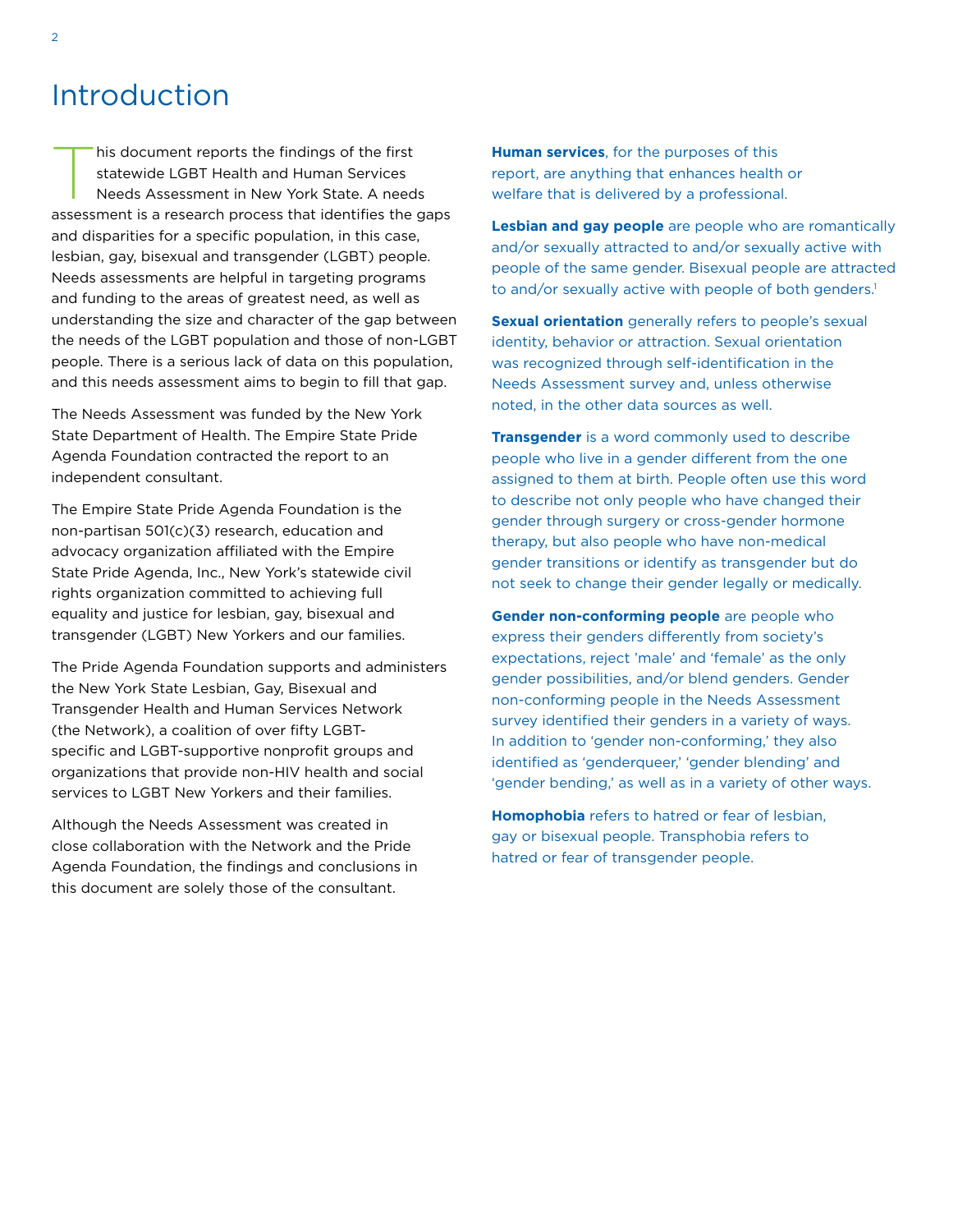## Methodology

his report engages four pre-existing, population-<br>based, publically-available data sources and two<br>sources of original data.<sup>2</sup> In addition, data are based, publically-available data sources and two sources of original data.<sup>2</sup> In addition, data are contextualized by scholarly literature where it is available. Existing data sources included the statewide NYS Department of Health Adult Tobacco Survey (ATS) from 2004, which included questions on sexual orientation and gender identity, as well as tobacco use and insurance status. Two sources of NYC Department of Health and Mental Hygiene New York City-specific data were also used, including the NYC Community Health Survey (CHS) of adults and the Youth Risk Behavior Survey (YRBS) of high school students. Both are from 2007.<sup>3</sup> The CHS and YRBS both collect data not only on sexual orientation, but also on the risk behaviors, health status, insurance status and other health information of respondents. Neither collects information on transgender identity.

Although these data sources include important information about the health status and risk factors of LGBT people, further data focused on LGBT-specific issues were also needed in order to complete the Needs Assessment. To that end, two stages of original data collection were conducted. First, ten focus groups and two individual interviews were conducted with 60 key informants who have particular expertise in LGBT health and human services from throughout the state of New York. The focus groups and interviews discussed a wide range of health and human service needs, with particular attention to primary care, mental health and counseling, substance abuse, social support and social isolation, criminal justice issues and specific populations such as youth, people of color, transgender people and seniors. There were six general focus groups, and one focus group each on the following topics: youth, substance abuse, seniors and people of color.

Finally, 3,772 LGBT people took an online and paper survey of health and human service needs, conducted from April 6-22, 2009 with a final sample of 3,441 people.4 The survey was distributed to LGBT people throughout New York State, using the LGBT Health and Human Services Network and recruiting online as well as in-person. It included demographic questions as well as sections on healthcare access, violence, health and human service needs, mental health and barriers to care.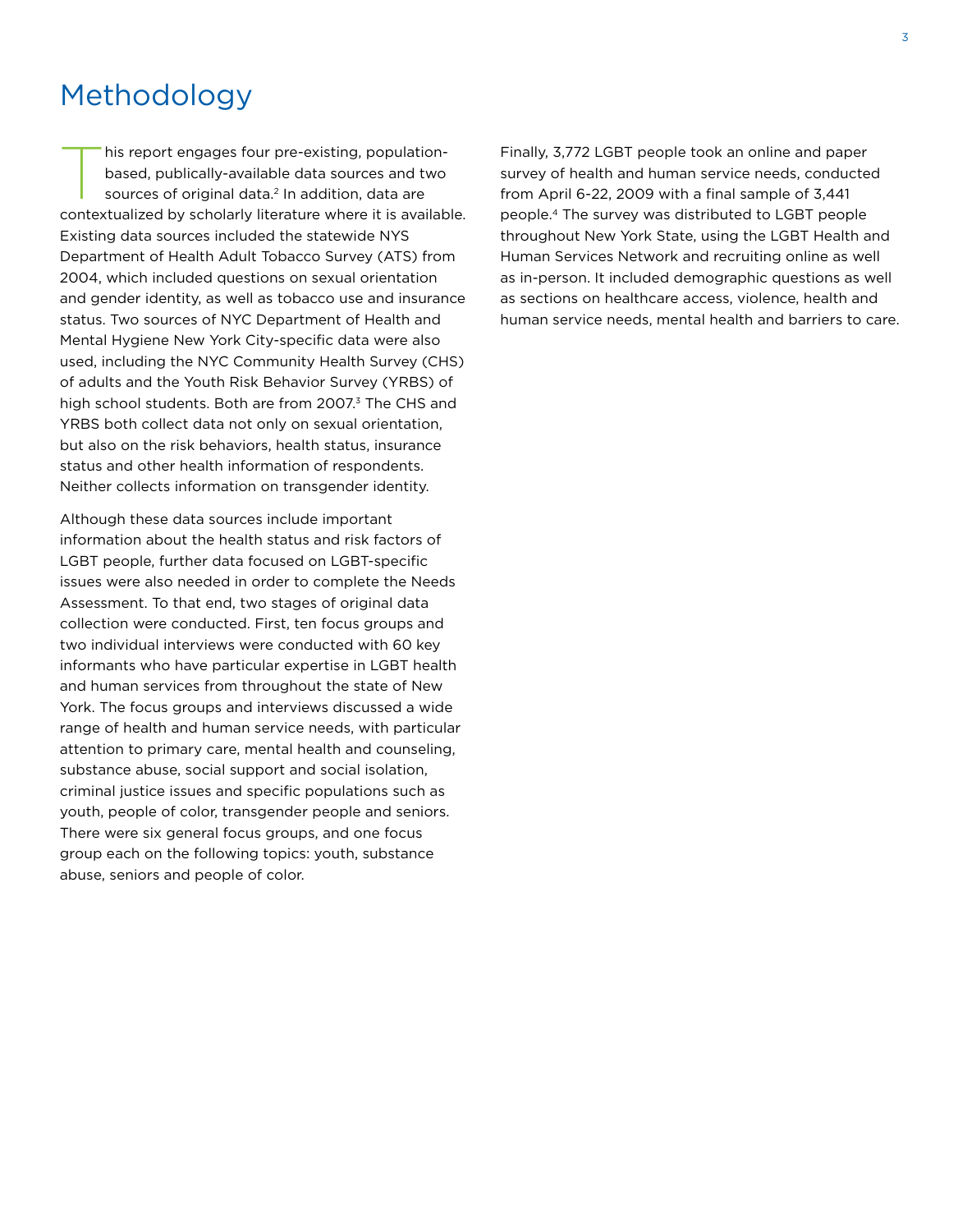## LGBT Population Size and Demographics

## Population-based Estimates of LGBT Demographics

Stimates of the size of the LGBT population in<br>New York State vary. In 2004, the New York<br>State Department of Health's Adult Tobacco New York State vary. In 2004, the New York Survey included questions on sexual orientation and gender identity. It suggested that 2.6% of adults in New York State are lesbian, gay or bisexual, while 2.1% are transgender. In 2007, the New York City Department of Health and Mental Hygiene's Community Health Survey estimated that 4.1% of people in New York City identify as lesbian, gay or bisexual; however, this survey did not ask about transgender identities.

National estimates suggest that 4.1% of the population identifies as lesbian, gay or bisexual (Mosher et al., 2005). However, a larger number have had sex with someone of the same gender or experience same-sex attractions. For example, one study found that 7% of males and 14% of females reported some attraction to the same sex.<sup>5</sup>

## LGBT Demographics in the Needs Assessment Survey

The Needs Assessment survey sample was diverse compared to previous samples of the LGBT community, which tend to be white and urban (Mayer et al., 2008). A total of 8.9% of respondents identified as Black or African American and 9.5% identified as Latino or Hispanic; 80.5% identified as white. Please note that people in this survey could be mixed race and could be Hispanic or non-Hispanic in addition to selecting a race. Because respondents could select more than one race or ethnic category, the racial and ethnic categories do not sum to 100%.

### LGBT People of Color in the Needs Assessment Survey







Among survey respondents, 46.4% identified as female, 45.7% identified as male and 8.0% identified as transgender or gender non-conforming.<sup>6</sup> Male and female refer to respondents who only selected male or female, while some transgender or gender non-conforming respondents might also have been male or female.

The average age of respondents was 41, with most respondents in the 25-44 year old category (44.1%) and 21.1% in the 45-54 age category. In addition, 13.2% were youth (18-24) and 21.5% were over 55.

For some of the demographic questions, including race and sexual orientation, respondents could check all that apply. Results may not sum to 100%.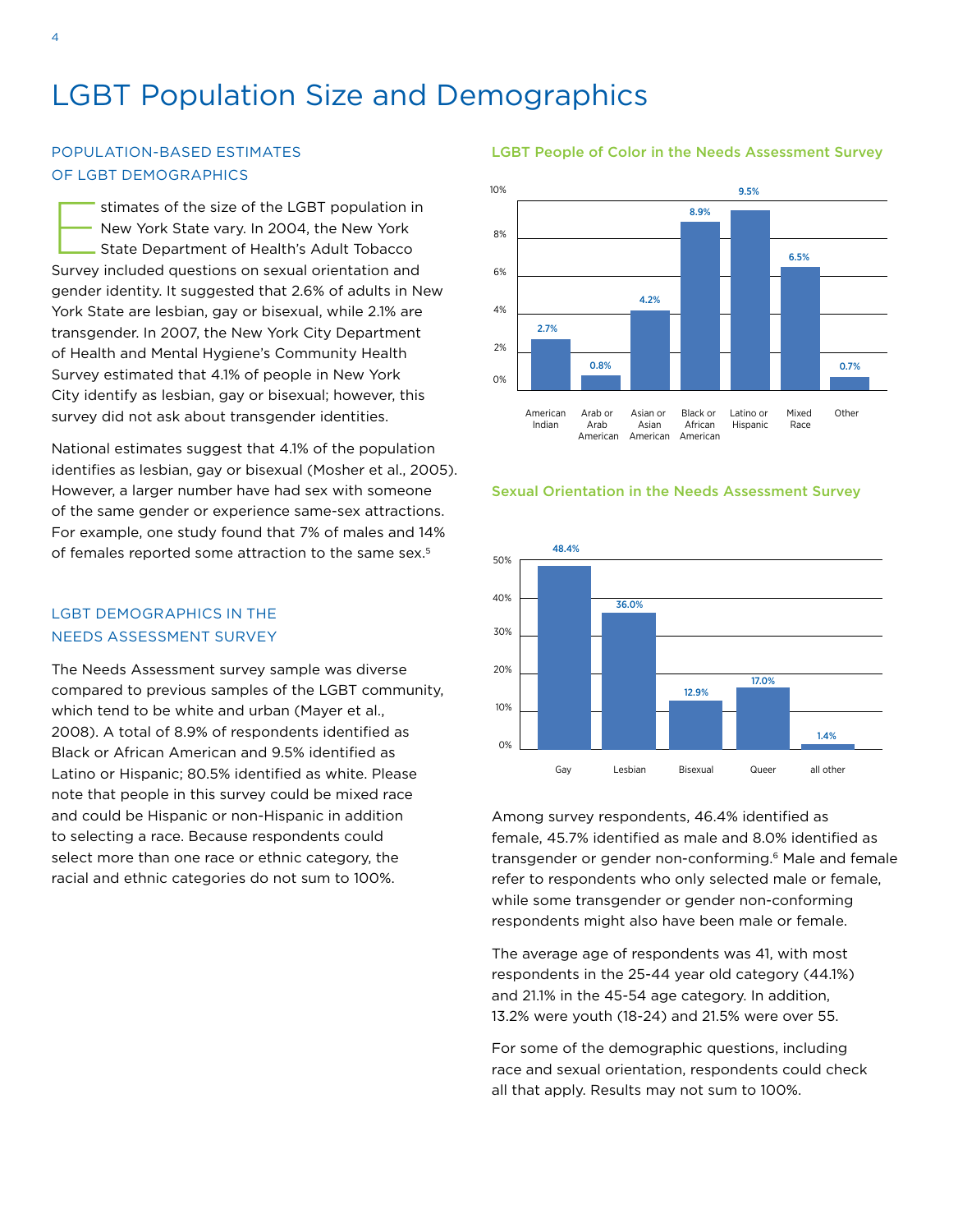A total of 11.9% of the survey respondents were in poverty, having no income or household income below \$10,000.

People in the Needs Assessment survey were partnered in a variety of ways, with 41.4% saying that they were not partnered, 53.7% reporting being partnered with or married to someone of the same gender and 4.9% partnered with or married to someone of a different gender.7 Overall, 12.9% had children living with them.

A total of 11.9% of the survey respondents were in poverty, having no income or household income below \$10,000. However, high income people were also represented, with 20.8% of the respondents having a household income above \$100,000. Overall, 19.5% said that they did not have enough income to meet their basic needs, while 40.0% had just enough and 40.5% had more than enough.

Regarding employment status, 18.3% of the respondents were students. 57.7% were employed fulltime and 12.8% worked part time (respondents could be employed and a student). In addition, 13.5% said they were neither employed nor a student.

There was geographic diversity in the group of people who responded to the Needs Assessment survey as well. Less than half (49.9%) said that they lived in large urban areas; for example, 37.9%, of the sample lived or worked in Manhattan. There were 18.4% living in midsized cities, 17.6.% living in suburbs and 7.1% living in small towns, while 6.1% said they lived in rural areas.



## Geographic Diversity among Needs Assessment Survey Respondents

LGBT People's Responses to 'I am 'out' to my family, friends or healthcare providers' in the Needs Assessment Survey



People who responded to the Needs Assessment survey were very 'out' to friends, family and healthcare providers. They were also highly visible as LGBT, with 9.1% saying that people can always tell they are LGBT and 40.1% saying that people can sometimes tell. Only 14.9% said people can never tell.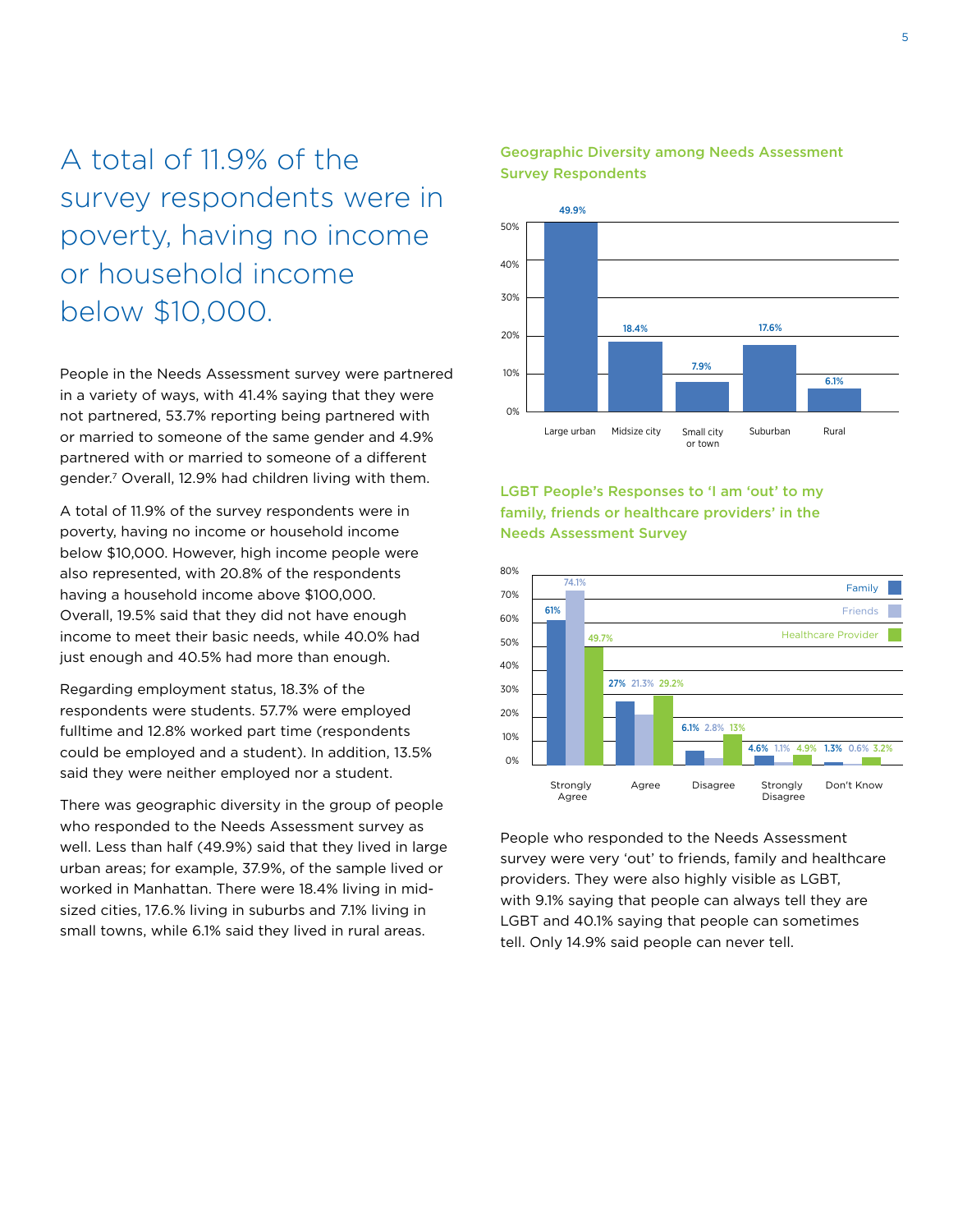6

### Insurance and Sources of Healthcare

any studies have noted that LGBT people<br>have poorer access to healthcare than the<br>non-LGBT counterparts (Cochran et al., 2 have poorer access to healthcare than their non-LGBT counterparts (Cochran et al., 2001; Kerker et al., 2006; Mayer et al., 2008; Roberts et al., 2004; Valanis et al., 2000). For example, according to an analysis of a large population-based sample of women in New York City, women who have sex with women are much less likely to obtain mammograms or Pap tests (for cervical cancer) than women who have sex with men (Kerker et al., 2006).

## People Who Lacked Insurance by Sexual Orientation and Gender Identity in the NYS Adult Tobacco Survey (2004)



In both New York City and New York State, LGBT people experience lower rates of health insurance than non-LGBT people. Only 14.9% of heterosexual people in the NYC Community Health Survey (CHS) were uninsured, while 20.6% of gay and lesbian people and 23.5% of bisexual people had no health insurance. NYS Adult Tobacco Survey data (shown in the graph above) indicates that 18.5% of LGB people and 14.8% of heterosexual people were insured, and also that 32.9% of transgender people lacked insurance, compared to 14.5% of non-transgender people. In the Needs Assessment survey, only 7.9% of people who answered questions about insurance said they had no insurance.

In addition to having insurance, having and using a primary care provider is important to healthcare access. According to NYC Community Health Survey data, 28.3% of lesbian and gay people in the sample did not have a primary care provider, compared to 17.4% of heterosexual people. However, 4.8% of those in the Needs Assessment survey did not have a regular source of non-emergency care, or used the emergency room as a usual source of care.

Overall, 42% of people said that community fear or dislike of LGBT people was a problem for them in accessing healthcare.

These perceived barriers are not without reason. Studies consistently find that LGBT people have more negative interactions with their doctors and are less satisfied with the care they receive.

Similarly, according to the NYC Youth Risk Behavior Survey, young people who identify as gay/lesbian (24.5%), or bisexual (22.3%) are more likely than those who are heterosexual (18.1%) to NOT have had a physical in a doctor's office, which means that they have less access to healthcare. One staff member at an LGBT homeless youth organization explained, "Most of the young people when they come to us, they were getting care through the parent/legal guardian and are no longer [living] with that person. They were getting it from ACS [Administration for Children's Services] or another city system and are not in those systems anymore. When they come to us, some haven't seen a doctor in years."

## Barriers to Healthcare Access

LGBT people face numerous barriers to care, some LGBT-specific and some as a result of their lower rates of insurance and engagement in primary care, as mentioned in the previous section (Mayer et al., 2008). These perceived barriers are not without reason. Studies consistently find that LGBT people have more negative interactions with their doctors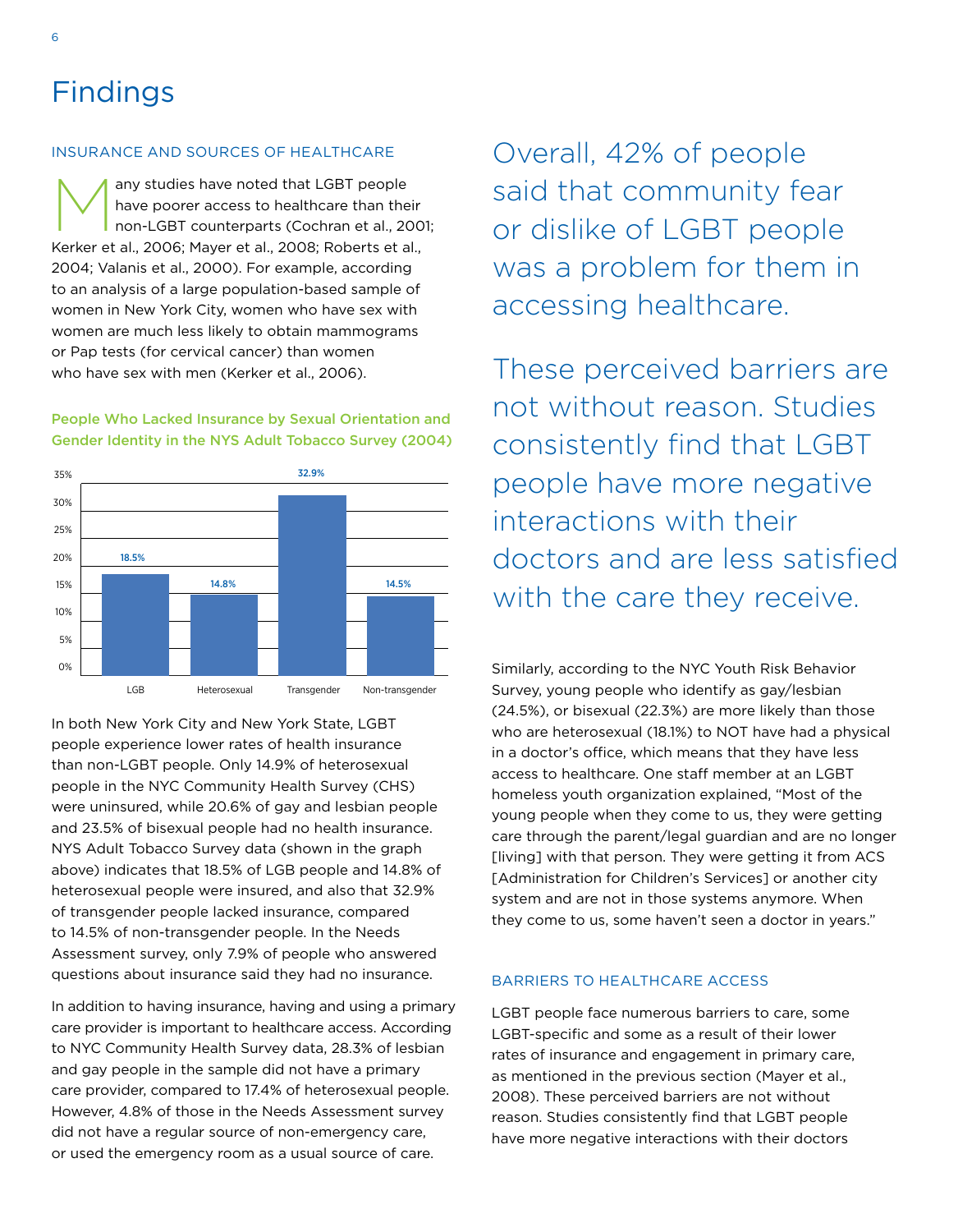and are less satisfied with the care they receive than non-LGBT people (White & Dull, 1997). Lesbian, gay and bisexual people, and particularly men who have sex with men but do not identify as gay, are unlikely to disclose their sexual identity and behavior to their doctors (Bernstein et al., 2008; Carr et al., 1999).

Among those barriers measured in the survey, the most important one was financial, with 43.2% of people reporting that this was somewhat or a major problem for them.<sup>8</sup> This was followed closely by "community fear or dislike of LGBT people" (41.7%). Finally, cultural competency was an important barrier to healthcare for people who took the survey, with 39.8% of people saying that there are 'not enough health professionals who are adequately trained and competent to deliver healthcare to LGBT people.' As will be discussed in further sections on mental healthcare, barriers to mental health were an issue to over one-third of those surveyed.

Cultural competency—the ability to work sensitively with LGBT people of diverse backgrounds—was one of the strongest themes in the key informant focus groups. As the director of one LGBT center said, "It's getting culturally competent services that's the key…Not all service providers are good at dealing with these issues. A lot of service providers don't allow on forms that you live in a domestic partnership situation or are married to a same sex [partner]…How do you know when you are dealing with a service provider who is LGBT friendly?"

One staff member at an organization that serves LGBT seniors pointed out that concerns about cultural competency were not limited to doctors. "I think many helping professionals don't even realize there are LGBTQ elders and…let's not forget the people in the trenches, LPNs. We go to doctors and 'high level professionals,' but we don't necessarily look to train the folks who are really doing the work. Those are the people that need the training the most."

The LGBT people who participated in the Needs Assessment are very interested in utilizing LGBT-specific services as well as service providers who are culturally competent in LGBT issues. Nearly 50% have used health and human services specifically targeted to LGBT people and nearly three-quarters said they would select their providers mostly or solely from a list of culturally competent providers (if such a list were available).

### Geography and Transportation

Studies suggest that the lack of LGBT social networks and lack of LGBT-community-specific healthcare limit access for rural LGBT people (Willging et al., 2006). The Needs Assessment survey showed that LGBT people who do not live or work in Manhattan are much more likely to have difficulty accessing health and human services because of issues of distance and transportation. For example, 21.8% of those who did not live or work in Manhattan said that distance was an issue for accessing



## Percent of LGBT People in the Needs Assessment Survey Who Said the Following Barriers Were Problems or Major Problems in Accessing Healthcare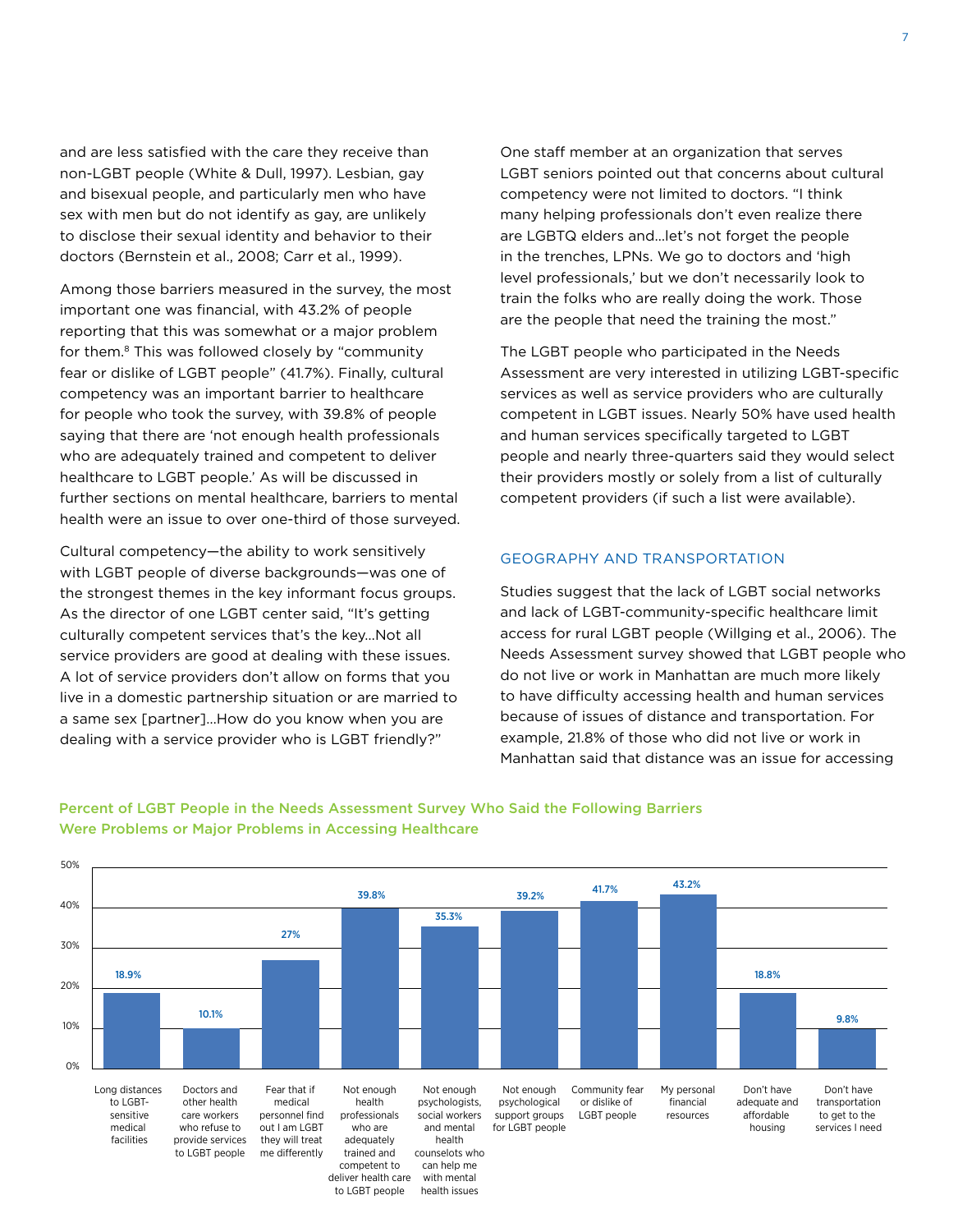healthcare, while only 14.0% of those who did live or work in Manhattan did. The number of people saying distance was a problem rose to 29.1% for those in rural areas, 25.4% of those in small towns and 23.0% of those in suburbs. Similarly, transportation was more of an issue for people outside of large urban areas.

Several staff members from LGBT organizations outside of NYC spoke about how difficult transportation and geographic isolation are for LGBT youth. One said, "There are youth who drive an hour and a half to get to a youth program," while another pointed out that for some youth, that isn't an option, "[I]f you're a 15-year old you don't have a friend who can drive you. Your nearest clinic may be an hour away..." Where programs do exist, rural transportation options may not be extensive enough to serve needs. As two staff members from an organization outside of NYC pointed out, "We have transportation services, our van picks up kids at various parts of the island," but "…our van can only pick up 15 kids. The island is huge. That is something that needs to be taken a look at,…it's the barrier to access to services."

Lack of access to services may be even more of a problem for marginalized populations within the LGBT community. Two staff members at an LGBT program outside of NYC said, "LGBT people of color who live and work outside Manhattan and other major urban areas face particular challenges…it may be different from [NYC]…where things are progressed. Here, demographics are different, geography is different…[The geography we serve] is racially…segregated, and that is a huge issue."

## Mental Illness and Access to Mental Healthcare

Studies have long found that LGBT people are more likely to experience depression, anxiety and other mental illnesses (Balsam et al., 2005; Cochran et al., 2003; King et al., 2008). Some studies have also suggested that this is due to the greater stress that LGBT people experience (Meyer et al., 2008). According to the Community Health Survey, in New York City, LGB people are much more likely to have a history of depression than heterosexual people. Among the CHS respondents, 28.0% of gay and lesbian people had been depressed, compared to 14.2% of heterosexual people.

In New York City, gay and lesbian people were twice as likely to have a history of depression as heterosexual people.

Depression among Adults by Sexual Orientation in the NYC Community Health Survey (2007)



A total of 16.7% of those who took the Needs Assessment survey had current probable depression, according to the PHQ (Patient Health Questionnaire), a validated, two-item instrument for measuring depression in epidemiological studies (Gilbody et al., 2007). Black and Hispanic respondents, as well as those who were in the youngest age group (18- 24) and those who identified as transgender or gender non-conforming, were most likely to have probable depression than were other respondents.<sup>9</sup>

Depression among Transgender, Youth, Black, Hispanic and All Respondents to the Needs Assessment Survey

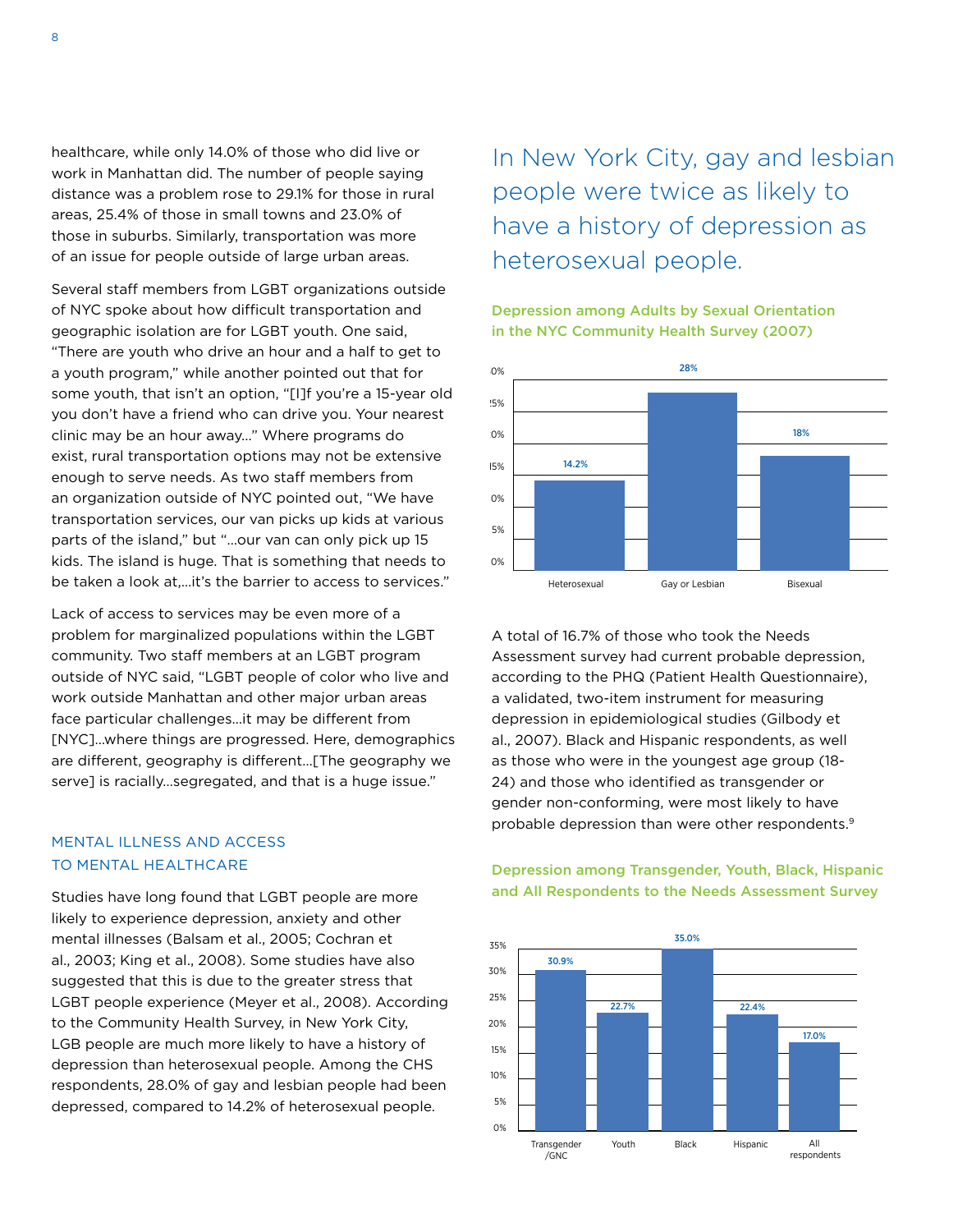The same groups at most risk for depression—youth, transgender people and Black and Hispanic people—were those least able to access mental health and support group services.

In addition to experiencing a greater mental health burden, LGBT people have less access to mental health services. In the Needs Assessment survey, 35.3% identified lack of mental health services and 39.2% identified lack of support groups as being a problem or major problem in accessing care. Black and Hispanic respondents, as well as those who were in the youngest age group (18-24) and those who identified as transgender or gender non-conforming, were most likely to have difficulty accessing mental health and support group services.

Lack of Access to Mental Healthcare Among Transgender, Youth, Black, Hispanic and All Respondents to the Needs Assessment Survey



One staff member at an LGBT-specific mental health treatment center said, "[Our center] started…because we couldn't get services anywhere else. It's important to me to know who's being served and what barriers have they met in the non-LGBT specific setting. Our people are people who live with nothing and in cycles of hospitalization. They're released into an outpatient

care system that is completely unprepared to deal with their needs. They're harassed. They go off their meds, spiral down, and 8-10 weeks, they're back in the hospital. To break that cycle is what we do. The question I always get is, why does it have to be two systems? Why can't LGBT people with mental illness just go and get treated in these programs?"

One service provider who works with LGBT urban youth of color describes some of these barriers, saying, "A lot of [youth] suffer from PTSD, ADD. It's hard getting them diagnosed because our psychiatrist is only there part time. In order for us to move them into stabilized and supportive housing, these programs want psychosocial profiles that can only be done by a psychiatrist. It's hard getting them done, there aren't too many programs that specifically do [this] . . ."

Another provider, a physician who works with both youth and adults, echoed that there are cultural competency issues in LGBT mental health care, adding that there are additional barriers in cultural competency around race and ethnicity as well: "General stigma around mental health services to begin with, particularly for communities of color, Caribbean youth we serve. 'I'm not crazy,' 'That's something white people do.' How it's packaged and promoted is a big piece of it. In places where you may find it available, somebody has to have insurance to access it. [And you need] provider competence."

### Substance Abuse

Research suggests that some LGBT people smoke, drink or use other drugs to cope with the stigma and violence they experience. Smoking, which may lead to lung cancer and other health problems, is elevated among LGBT people (Gruskin & Gordon, 2007; Tang et al., 2004). Alcohol abuse is more common among lesbian and bisexual women than heterosexual women (Burgard et al., 2005) and some studies also find this is true for men (King et al., 2008). Finally, illegal drug use and dependence are more common among LGBT people than non-LGBT people (King et al., 2008).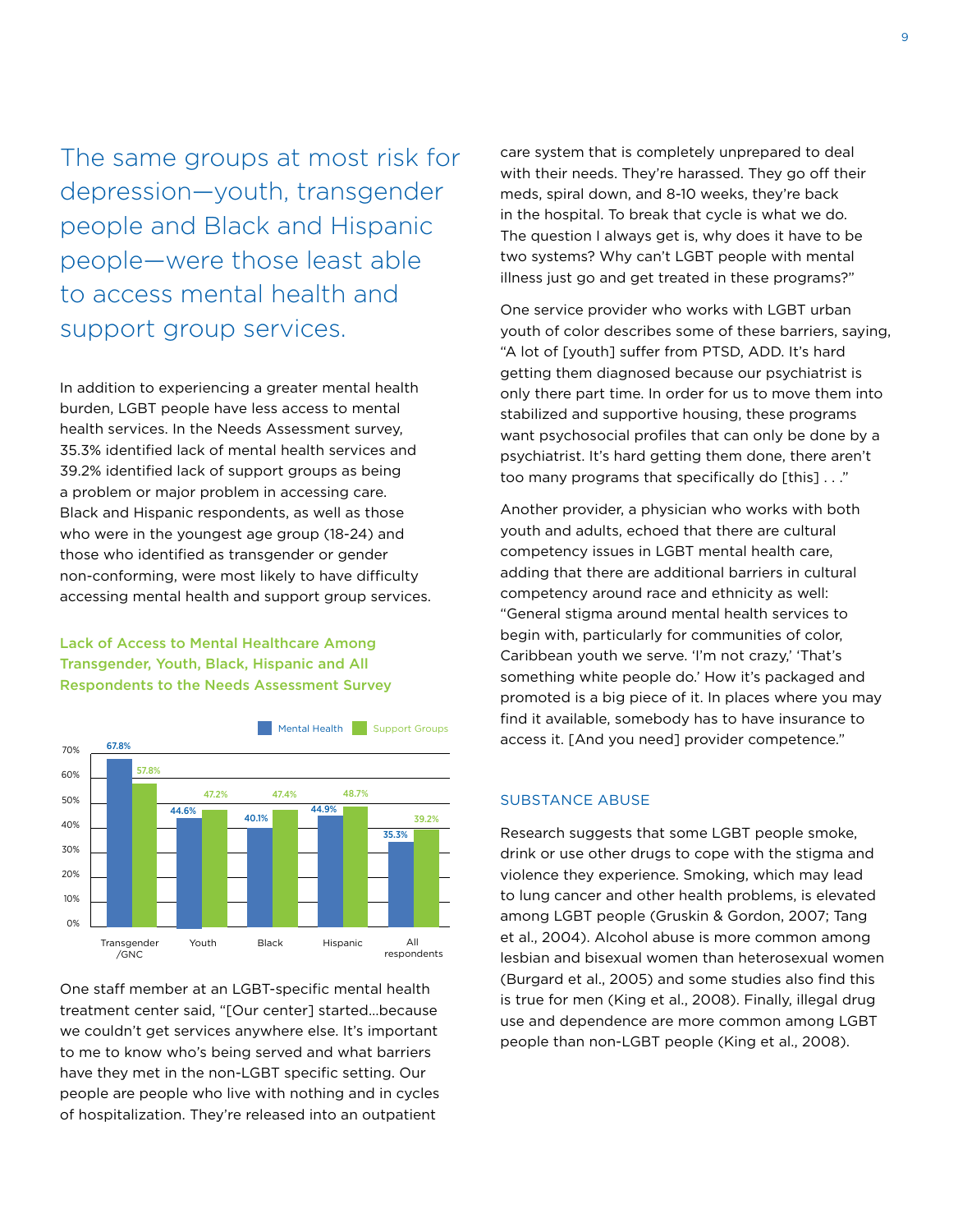

## Substance Abuse among Youth (YRBS) and Adults (CHS) in New York City by Sexual Orientation

In New York City, the Community Health Survey shows that adult LGB people are more likely to smoke and binge drink, and the Youth Risk Behavior Survey shows that LGB youth are more likely to smoke, drink and binge drink.

As one substance abuse counselor who works at an LGBT-specific health center explained, substance abuse issues vary within the LGB community, saying, "We've become very sophisticated in trying to figure out the interdependency of queer behavior, HIV, substance abuse. . .. There's more development and sophistication around identifying…high risk behavior for men. For lesbians, we haven't figured out the bridges."

## **HOUSING**

Studies suggest that as many as 42% of homeless youth are LGBT (Ray, 2006). In the Needs Assessment survey, nearly 14% of respondents were currently or formerly homeless and 19% of respondents said that inadequate or unaffordable housing was an issue in accessing healthcare. Transgender or gender non-

"[LGBT people] definitely need the socialization, the interaction with other LGBT people. They need that sense of gay culture in order to be well."

## "Housing is healthcare."

conforming people and Black and Hispanic people are much more likely to have ever been homeless.

Key informants who participated in focus groups recognized the importance of housing to health and human services. One staff member of an urban program for LGBT homeless youth said, "For us, [the most pressing health and human service need] is housing… housing is healthcare. Once we've housed people who are unstably housed, their lifestyle changes. If they are engaging in unprotected sex, involved in street work… once they become steadily housed, they are more open to protecting themselves and using condoms. Once they become housed, they become more adherent to medical treatment. When they are on the street, they are not adherent to their medical regimens with HIV, etc. They feel more in control, and they have somewhere to live. It's more comforting and allows them to deal with other stuff." Another provider, a physician who works with LGBT youth of color said, "As a physician, I'd go out on a limb and say [the most pressing issue is] it's stable housing for LGBT youth, particularly trans youth."

#### Social Support and Social Isolation

Social isolation has been found to have negative effects on health, especially among older adults (Cornwell & Waite, 2009). The Needs Assessment found that the average score on the loneliness scale was 5.36 (out of 9), higher than in previous population-based studies (Hughes et al., 2004). There was a small but significant negative correlation between age and loneliness, with younger people saying they were more lonely. Transgender and gender non-conforming people and people who do not live or work in Manhattan were also significantly more lonely. People who go to events at LGBT centers were less likely to say they were lonely.

Many participants in focus groups and interviews suggested that loneliness and social isolation were pressing health and human service needs that their organization works to alleviate. One director of an LGBT center said: "It's important to qualify socialization and isolation as a determinant of positive overall wellbeing, health, self-esteem. I know there are measures of satisfaction in life with happiness and health…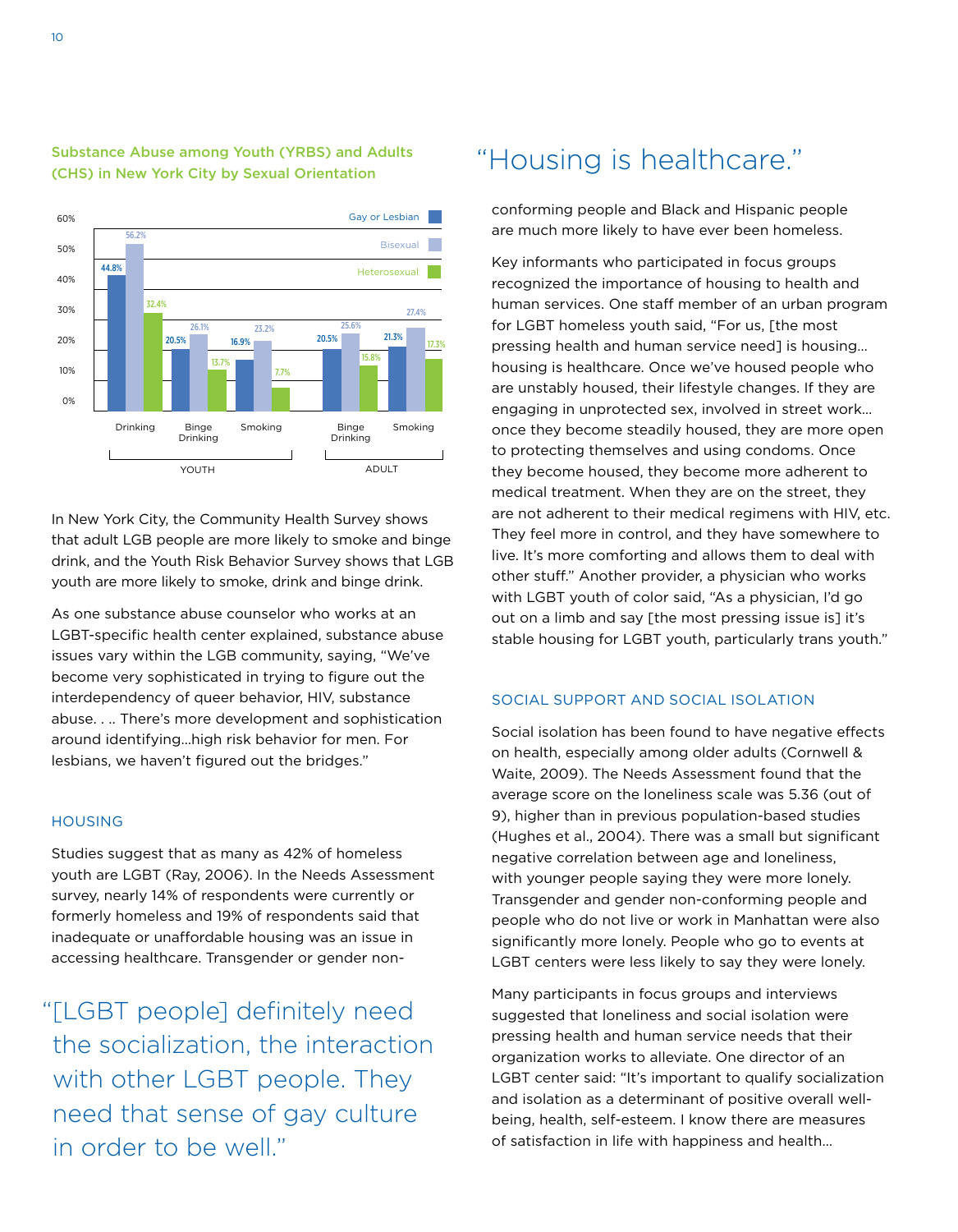## People who go to events at LGBT centers were less likely to say they were lonely.

We get a lot of people who don't necessarily see themselves as needing 'hard' services like counseling, HIV treatment, but they definitely need the socialization, the interaction with other LGBT people. They need that sense of gay culture in order to be well…It's hard to define this other thing for people to get in a room and have coffee and cake…share their lives with one another and their families, their children."

Another staff member at an urban LGBT health organization said, "Our federal, state and local dollars for HIV prevention are primarily spent on individual and group kinds of interventions, which are proven to be effective. However, they are very costly. If you do outreach to the numbers who need to be reached… community kinds of intervention, building community support, trying to impact the values and norms of the community is a much bigger, tougher thing. However, the yield is greater. It's harder to evaluate, and therefore gets less attention and less funding…We see a huge desire among gay men for a community connection. Research has suggested that those who have a connection to a community have better health outcomes. That comes in all ways. African American guys…play a game of spades, just to bring a sense of community and community support."

### **VIOLENCE**

Hate violence remains a large problem for the LGBT community. For example, in 2007, there were 403 anti-LGBT incidents documented in New York City alone (National Coalition of Anti-Violence Programs, 2008).

In the Needs Assessment, 13.0% of those who answered questions about hate violence reported having been victims of homophobic or transphobic physical or sexual assault.

Experiences of Homophobic Violence and Reporting to the Police in the Needs Assessment Survey



Despite the high rates of violence, these incidents often go unreported to the police. Verbal abuse, for example, is almost never reported to the police. Although 5% of the sample experienced homophobic verbal abuse and reported it, 62.9% experienced it and did not report it.

Further, there is some evidence that LGBT people are more likely to be victims of domestic violence then non-LGBT people (Olson et al., 2008). Data from New York City suggest that this is true locally as well. For example, the 2006 NYC Community Health Survey shows 4.5% of lesbian or gay and 7.1% of bisexual people report fearing violence from an intimate partner, compared with 2.3% of heterosexuals.

In the Needs Assessment survey, 26.4% of respondents reported experiencing intimate partner violence; less than one-quarter of this was reported to the police. Similarly, 21.3% reported experiencing stalking, with less than a quarter of those who experienced it reporting to the police.

An executive director of a senior organization in upstate New York suggested why rates of reporting are so low, saying, "I run into so many people that are used to being treated crappy, they don't even report it. That is about coming up in a time when things were so much worse [for people who are now LGBT seniors]. Mistrust of police in terms of reporting. In terms of same-sex domestic violence, I think it's an issue throughout society…Attitudes from other eras play into about how things should be."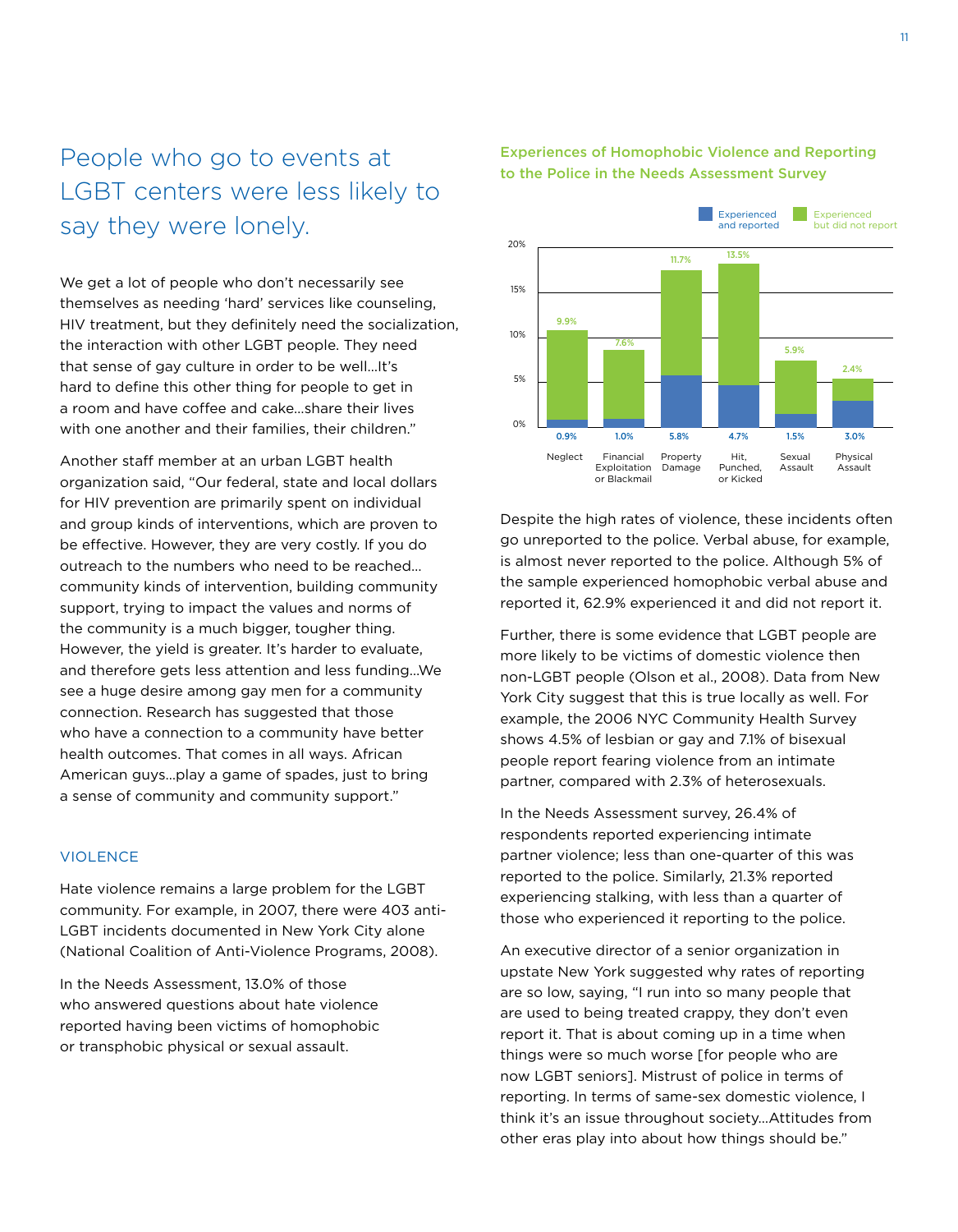A staff member from another LGBT program suggested that for some participants, violence was ongoing and from many sources, saying, "Life [for LGBT seniors] has been rough…[one of the participants in our program] was married to an abusive husband who beat her, came out as a lesbian and was mugged three times as a waitress."

## Specific Populations

### Transgender and Gender Non-conforming People

The NYS Adult Tobacco Survey estimates that there are about 300,000 transgender people living in New York State. There is very little information about the non-HIVrelated health and human service needs of transgender and gender non-conforming people (Mayer et al., 2008). Some preliminary research suggests that transgender people are less likely to be insured and more likely to be unemployed and very low income. In both the NYS Adult Tobacco Survey and the Needs Assessment survey, transgender people were much more likely to be uninsured. In the Needs Assessment survey, transgender and gender non-conforming people were almost twice as likely as non-transgender people to be very low income (20.7% as opposed to 11.1%, for household income under \$10,000 per year). Among respondents to the Needs Assessment survey, younger people were more likely to

Overall, 28.4% of transgender and gender non-conforming people had experienced a serious physical or sexual assault motivated by homophobia or transphobia.

Three times as many transgender and gender-nonconforming people said that they were currently (3.7%) or formerly (29.6%) homeless as were nontransgender people.

The Adult Tobacco Survey estimates that there are about 300,000 transgender people living in New York State.

identify as transgender or gender nonconforming than older people. Transgender and gender non-conforming people were also less likely to identify their race as white.

Needs Assessment survey data show that transgender and gender non-conforming people are much more likely to experience barriers to healthcare. More than three times as many transgender and gender-nonconforming people said that they were worried doctors would refuse them care. Among transgender and gender non-confirming respondents, 73.4%, or twice as many as non-transgender people, said that lack of welltrained providers was a problem for them in accessing healthcare. Twice as many (56.3%) said that fear of being treated badly kept them from accessing healthcare. A total of 60.2% of transgender and gender nonconforming respondents said that community stigma or fear of LGBT people was a problem in attempting to access services. Finally, nearly twice as many transgender and gender non-conforming people said that housing was a problem for them in accessing healthcare. Three times as many transgender and gender-nonconforming people said that they were currently (3.7%) or formerly (29.6%) homeless as were non-transgender people.

Stigma and homelessness are both significant barriers to care for transgender and gender non-conforming people in accessing appropriate, sensitive healthcare services. Lack of information about specific health needs is also a barrier. As one staff member of an LGBT center outside of New York City observed, "[It's hard to find] healthcare information for transsexuals in terms of hormones, therapy, proper way to get and administer hormones and the risk of doing it the wrong way [is very important]. Trying to get them on the street vs. from a physician." Another person who works at a transgender-specific organization said, "In trans communities, some of that research is totally missing…research around hormone therapy over a long time. . . [There are] no longitudinal [over time] studies. What causes a lot of people not to access healthcare is because there aren't really any reliable sources, so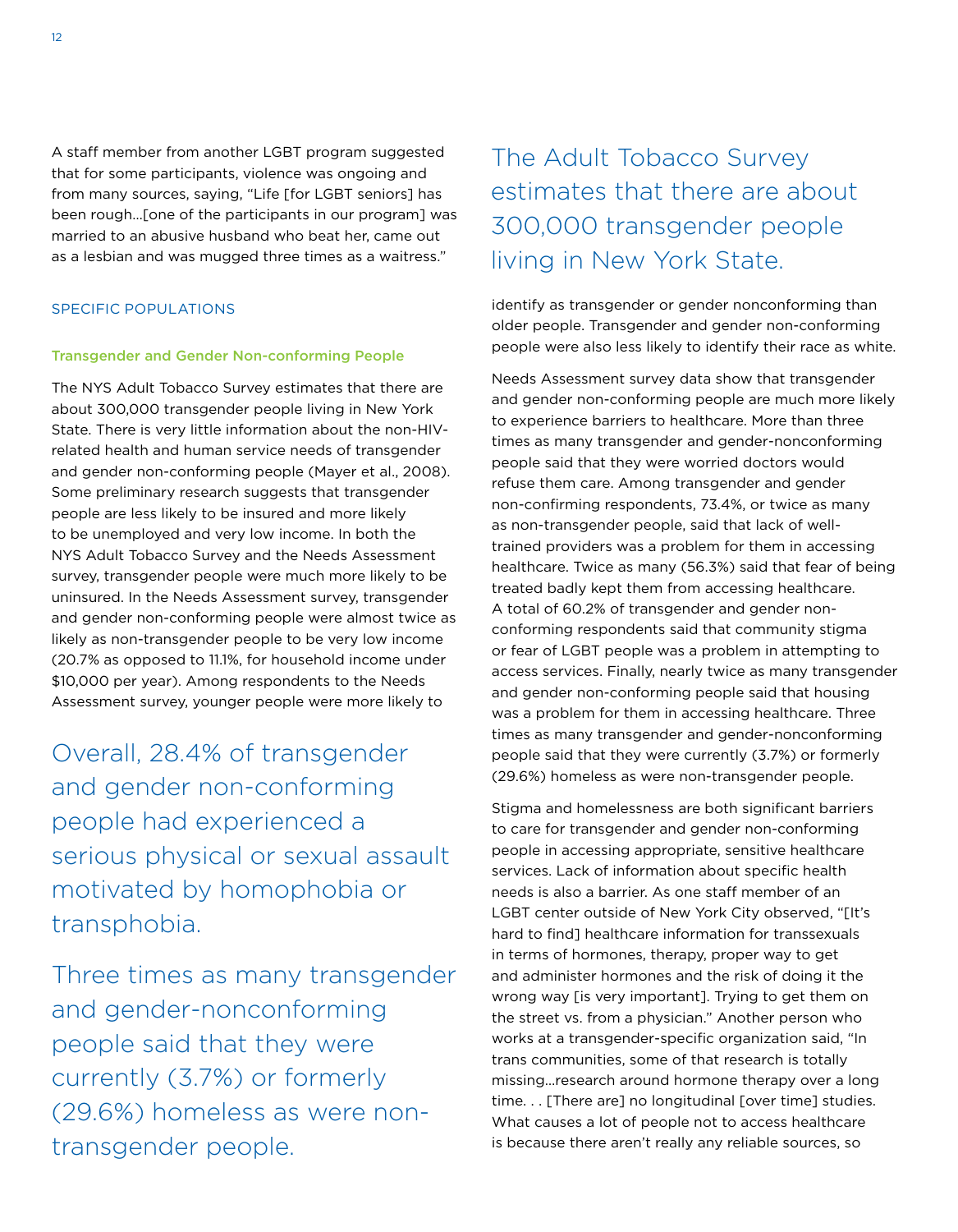people just don't go because they're afraid of being outted, afraid of accessing any kind of healthcare at all."

Transgender and gender non-conforming people are much more likely to be victims of hate violence than are people who conform to gender norms. Overall, 28.4% of transgender and gender non-conforming people had experienced a serious physical or sexual assault motivated by homophobia or transphobia.

#### People of Color

In the Needs Assessment survey, people who were Black (24.4%), Hispanic (21.7%), American Indian (26.3%) or mixed race (19.7%) were more likely to report lower incomes (under \$10,000 per year for their household) and to report that their incomes were not sufficient to meet their basic needs than were other racial and ethnic groups. American Indian respondents were least likely to report that they had health insurance (72.2%). Black respondents were more likely to report that they had children living with them (21.0%) than were other racial or ethnic groups. People of color were more likely to live in urban areas. They were also less likely to be employed and less likely to be partnered than were white respondents.

LGBT people of color experience more barriers to healthcare access related to refusal of care and stigma than do white people. For example, only 7.6% of white people indicated that 'Doctors and other healthcare workers who refuse to provide services to LGBT people' was a problem in accessing healthcare for them, while 21.6% of Hispanic respondents, 18.3% of Black respondents, 31.6% of American Indian respondents and 14.0% of mixed-race respondents said this was a problem.

People of color scored higher on the loneliness scale and were more likely to have probable depression and difficulty accessing mental health and support group services. Nearly half of the American Indian respondents had probable depression, as did onequarter of Black respondents. As one staff member at an LGBT mental health organization said, "Why can't LGBT people with mental illness just go and get treated in [mainstream] programs?…An African American woman might prefer to go to an organization that is run by African American women. But she shouldn't have to."

One reason that high rates of barriers to care were reported may be because current LGBT-specific and 19.3% of Black people and 20.0% of Latino people who filled out the Needs Assessment survey had been physically or sexually assaulted because of homophobia or transphobia, compared to 10.9% of white people.

general services do not provide culturally sensitive services to the full range of people of color. Focus group participants were also particularly aware of LGBT people of color who are not members of those larger racial or ethnic groups most often targeted for services. As one staff member said, "API [Asian Pacific Islander] organizations need to be more LGBT sensitive, and LGBT orgs need to be more API sensitive. API are not usually thought of as people of color." Another echoed this, saying, "It's a misnomer that all people of color organizations are Black. It's amazing within the LGBT community, when we were creating an aging curriculum, lack of awareness of diversity within our communities. I come from a Caribbean background. I understand Caribbean homophobia. There aren't many white Americans who can go into a Caribbean space and speak the same language. When creating cultural competency curriculum or trainings, you have to be sensitive to the needs of target audience." Finally, a member of a two-spirit organization said, "For the two-spirit community, we are not being represented in the LGBT larger movement. We are not visible unless it's us that's doing it."

This type of sensitivity is necessary, according to key informants, because LGBT issues play out differently in families of different backgrounds. One staff member at an HIV prevention program that works with youth of color explained this, saying, "A lot of our youth are first generation from Caribbean. [There are] huge cultural issues around being gay, coming from a Caribbean family…if they're gay and HIV positive, there's tons of stigma…and a big disconnect between ability to be open in community. Creates a lot of isolation… There's a big difference between young gay white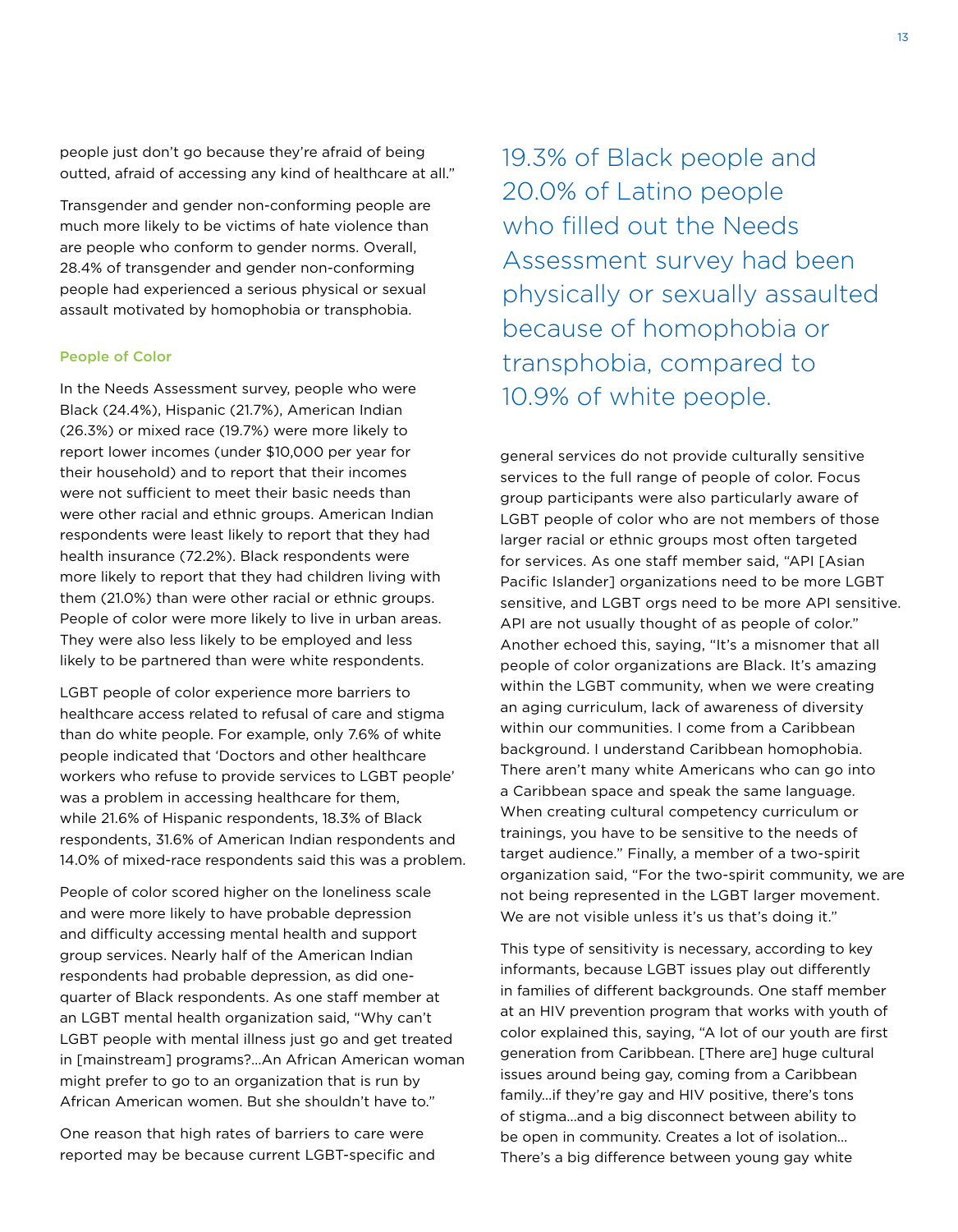kids in NYC who access services and where young gay kids of color access services…Providing services that empower young gay men and women of color is important. A lot [of kids of color] deal with racial, cultural, stigma issues. That leads to other social needs."

Finally, LGBT people of color face more hate violence than LGBT people who are not of color. For example, 19.3% of Black people and 20.0% of Latino people who filled out the Needs Assessment survey had been physically or sexually assaulted because of homophobia or transphobia, compared to 10.9% of white people. Many of these incidents went unreported to the police.

### Youth

Scholarly literature has established that LGBT youth are at risk for a variety of negative health outcomes, including smoking, substance abuse, drinking and risk behaviors, as well as experiences of suicide and violence and unsafe sex (Goodenow et al., 2002; Goodenow et al., 2008; Russell & Joyner, 2001; Saewyc et al., 1999). Although many LGBT youth show remarkable resilience, the stress they experience from homophobia, bullying and family rejection often leads to increased risk behavior.

In New York City, LGB youth are more likely to have been pregnant or made someone pregnant, to have missed school or been injured in a physical fight, to have been physically hurt by an intimate partner or forced to have sex.

## Youth Risk Behaviors and Negative Outcomes in the NYC Youth Risk Behavior Survey (2007) by Sexual Orientation



"We know of a case where in Wayne County, social services couldn't deal with a 13-yearold boy who wants to sew and decorate, and they sent him to Monroe County. What he needs is a sewing machine, not to be shipped off to a different county."

The Needs Assessment survey included 13% of respondents between the ages of 18 and 24. Because the survey could not ask questions of people under 18, the survey results on youth are limited to those who were in this young adult category.

Young adults aged 18-24 were more than six times as likely to report that they are currently homeless than were older adults in this sample. Several key informants who participated in focus groups or interviews suggested that homelessness for LGBT youth is one of the most pressing health and human services issues. A staff member at an LGBT health center explained that homelessness and poverty have specific negative consequences for LGBT youth, saying, "Homelessness [is something] we see a lot among young clients we work with. One of the things we hear recently in terms of the economy is that based on the difficulty getting part-time jobs, people looking for summer jobs, it looks like there may be more young people turning to sex work this year, this spring and this summer, than have in the past…How do we support them in a way that doesn't encounter violence and protects their health?"

The Needs Assessment survey shows that 53.9% of young people (18-24) say that affording healthcare is a major barrier for them. As another staff member at a center for LGBT homeless youth emphasized, "When they [youth] come to us, some haven't seen a doctor in years." For young people who are not living with parents, healthcare services may be unaffordable. As another staff member said, "Younger people tend to have these \$10 an hour jobs. It's hard for them to afford [even] low fee services. They may not be getting health insurance for working these jobs."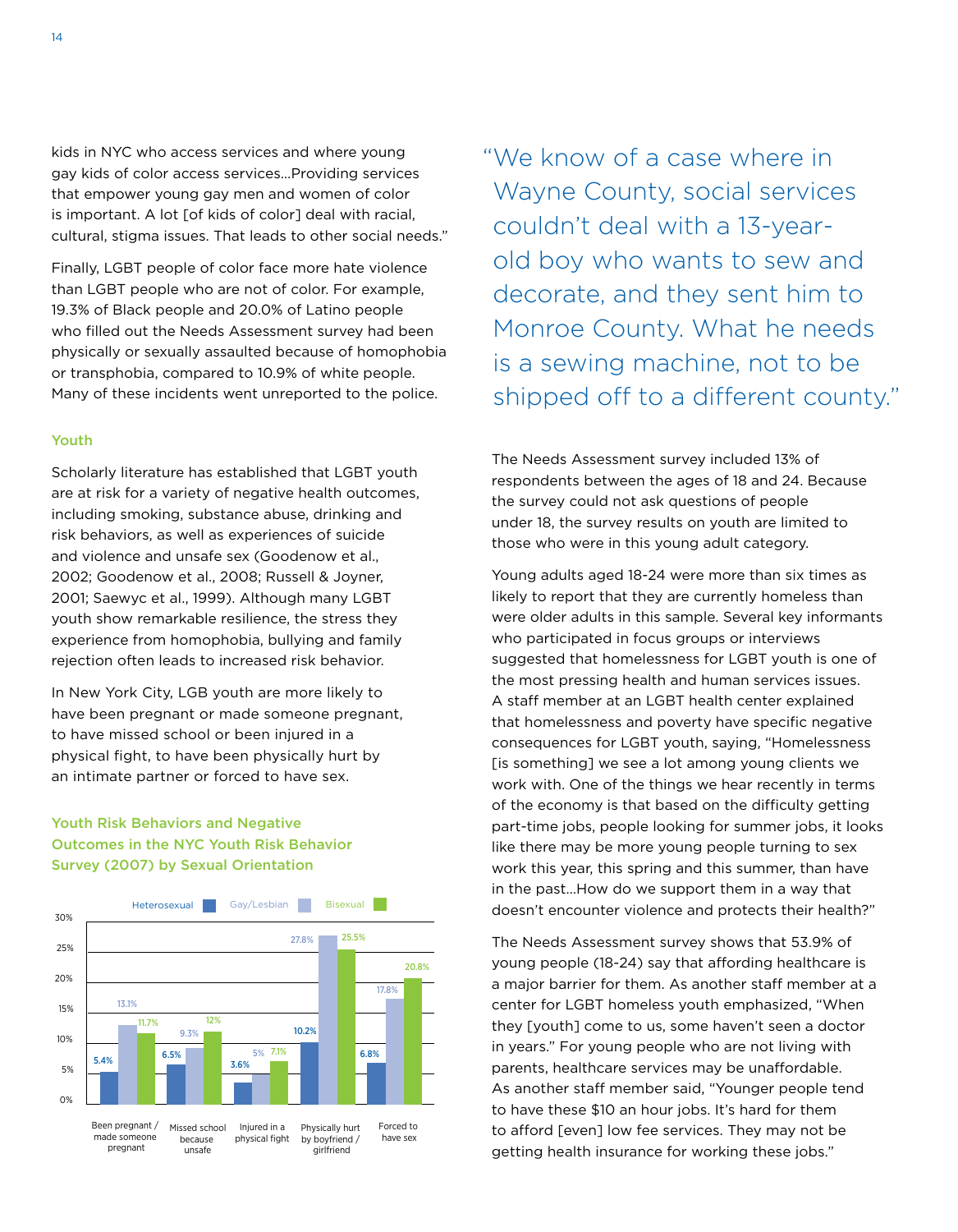Even when youth are connected to services, these services must be LGBT-sensitive in order to be helpful. The director of an LGBT center in upstate New York articulated her frustrations with the social service system, saying, "[We know of a] case where in Wayne County, [social services] couldn't deal with a 13-year-old boy who wants to sew and decorate, and they sent him to Monroe County. What he needs is a sewing machine, not to be shipped off to a different county." Another staff person at a different LGBT center said, "When a young person is placed [in foster care], LGBT or perceived, if they are a victim of harassment or bullying, often times they're the one that gets moved for their protection. Rather than dealing with the issue of violence of perpetrators, the victim of the behavior gets punishment."

Finally, youth of color face specific issues around access to care and services, and some of those needs are different for youth of color who live outside of major urban areas. As the director of a program for LGBT people of faith suggested, "[The most pressing health and human service need is] the lack of services for LGBT young adults. Age category 18-30 of color in the communities that are more underserved [are] marginalized by other variables in terms of poverty [and] unemployment...[They benefit] if they feel comfortable going to health providers because of all the stigma and barriers they face." As a staff member at a program working in a New York City suburb explained, "The [suburban] youth are predominately Caucasian and have tremendous services. They have all sorts of social, familial, and scholastic support. As opposed to…youth [of color], who have dropped out of school because of harassment, who aren't getting services met, they're having a hard time coming out to families."

#### Seniors

Research on LGBT seniors suggests that they, like youth, have unique needs. Particularly because they are more likely to age alone than heterosexuals and are heavily involved in caregiving, many of those needs involve social support as well as needs that might be expected for someone who is aging (Cahill et al., 2000; Coon, 2003; Hash, 2006).

According to the NYC Community Health Survey, in New York City alone there are at least 8,000 LGB seniors at risk for social isolation. Social

According to the NYC Community Health Survey, in New York City alone there are at least 8,000 LGBT seniors at risk for social isolation.

Older LGBT people who lived in small towns or did not go to events at LGBT centers were significantly more lonely.

isolation has many different causes, many of them rooted in LGBT seniors' histories living in an intolerant social world. The senior issues focus group agreed that the most pressing health and human service need for LGBT seniors is social isolation. One staff member at an LGBT aging organization explained, "[Social Isolation] means a lot of things in various manifestations. Some others can speak to this better than I can because it has to do with living in other urban areas. People not trusting services or not being able to access. Being suspicious of not being treated well, especially as people get old and frail. People just distancing themselves from community creates huge disparities in terms of health. Isolation is the big umbrella…The most pressing [problem related to social isolation]… is the internalized homophobia which can lead to the isolation, lead to alcoholism, abuse of alcohol, suicide. "

Sixteen percent of people who took the survey identified that they were age 55-64 and 6% said that they were over 65. Older adults sometimes need assistance in accessing healthcare and assuring their own wellbeing as they age. However, the group of seniors who took this survey had strong resources in dealing with barriers to healthcare; they rated each of the barriers less of a problem than did younger respondents. On the other hand, over half of seniors said that they sometimes (36.1%) or often (22.1%) feel they lack companionship. Seniors in small towns were much more likely to say that they lacked companionship often (37.3%) than were seniors in cities. Older LGBT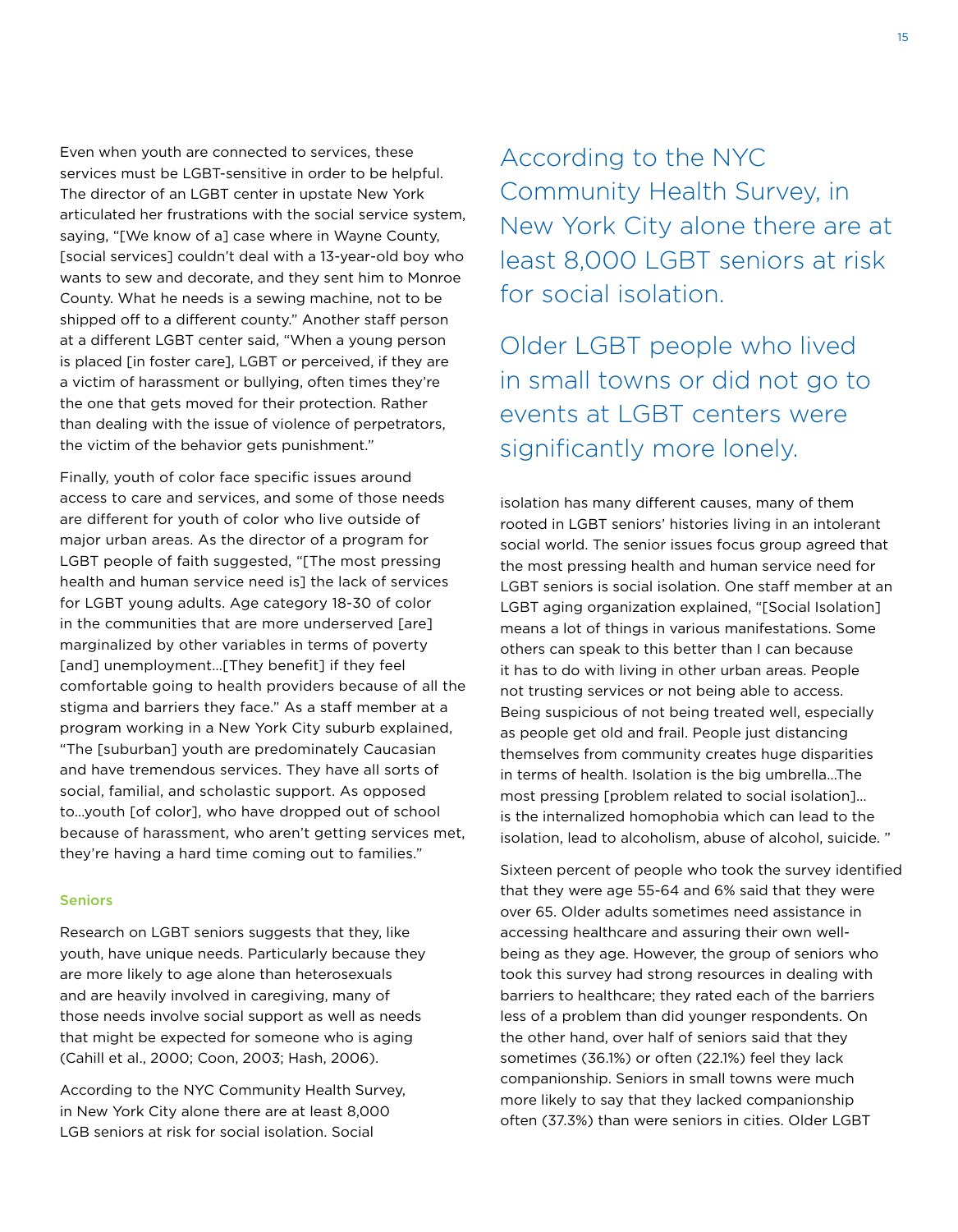## LGBT seniors are vulnerable to financial exploitation and neglect.

people who lived in small towns or did not go to events at LGBT centers were significantly more lonely.

Seniors also confront ageism within the LGBT community, and homophobia and transphobia in non-LGBT senior-specific contexts. One staff member at an LGBT center pointed out, "Ageism is rampant in our society in general. Everybody ages. Hopefully we'll all age. Within the LGBT community, it gets to another level. I see it in our program, there is a stigma attached to attending our program…We desexualize seniors. In fact, they're still out there getting it on."

Finally, LGBT seniors are vulnerable to financial exploitation and neglect. Of those 55 and older who took the survey, 8.3% had experienced neglect as a result of homophobia and 8.9% had experienced financial exploitation or blackmail. Very little of this abuse was reported.

#### Families

Over half of those who took the Needs Assessment survey are partnered, suggesting a high rate of family formation among LGBT adults in New York State. For many LGBT people, the ability to build a family is a pressing health and human service need. Of those who took the Needs Assessment survey, 13.1% have children living with them at least part time. LGBT people make families in a variety of ways (Weston, 1997), including connecting with other LGBT people of different generations, adopting and fostering children, pregnancy and surrogacy. However, in their efforts to form families, LGBT people may face many barriers as well as opportunities.

One participant in the focus groups who is also the director of an LGBT families program emphasized the opportunities created by LGBT desires to form families in non-traditional ways, saying, "In a foster care conversation, we just opened a flood-gate. We made one contact with a home-finder recruitment person from a private foster care agency in the Binghamton area [who told me], 'I know LGBT parents make great parents, help me find those people and help me how to convince older kids in foster care that going in an

LGBT-parented home would be okay.'…Public welfare agency folks [are] talking about the process, trying to recruit queer adults into being foster adults and [tell them they] won't find homophobia when they go to a DHS office." However, she also acknowledged the challenges, saying, "We are not providing enough support for couples considering parenting, becoming parents, to really be prepared for what that means. I'm getting calls for referrals to attorneys, mediators to sort out break ups. Trying to check out mediation place to see how homophobic they are before I refer."

Other challenges emerge in the healthcare context for LGBT people trying to form families. One key informant who works with LGBT people of color in faith communities told this story: "We have a 22 or 23 [year old] lesbian couple. One is pregnant. I said, 'Has your partner attended any of the doctor appointments?' [She said] 'Not yet.' I realized it's taking me back. There are other issues. The doctor doesn't know she's a lesbian. He's a reputable doctor. She doesn't want to take the risk of the doctor not treating her in a professional manner. We spent some time looking at that…Issues came up around their own concerns of being a lesbian and a mother."

Although there is very little quantitative data on this group, children of LGBT parents may have particular health and human service needs as well. Another staff member who works with families said, "I would say also services for our Family Pride organization that is for same-sex parents and their children. There is a great need…we can only combine all the children together, doesn't matter if they're newborn or 17. I see a great need for teenagers of LGBT parents to have groups to come together."

"We have a 22 or 23 [year old] lesbian couple. One is pregnant. I said, 'Has your partner attended any of the doctor appointments?' [She said,] 'Not yet.'"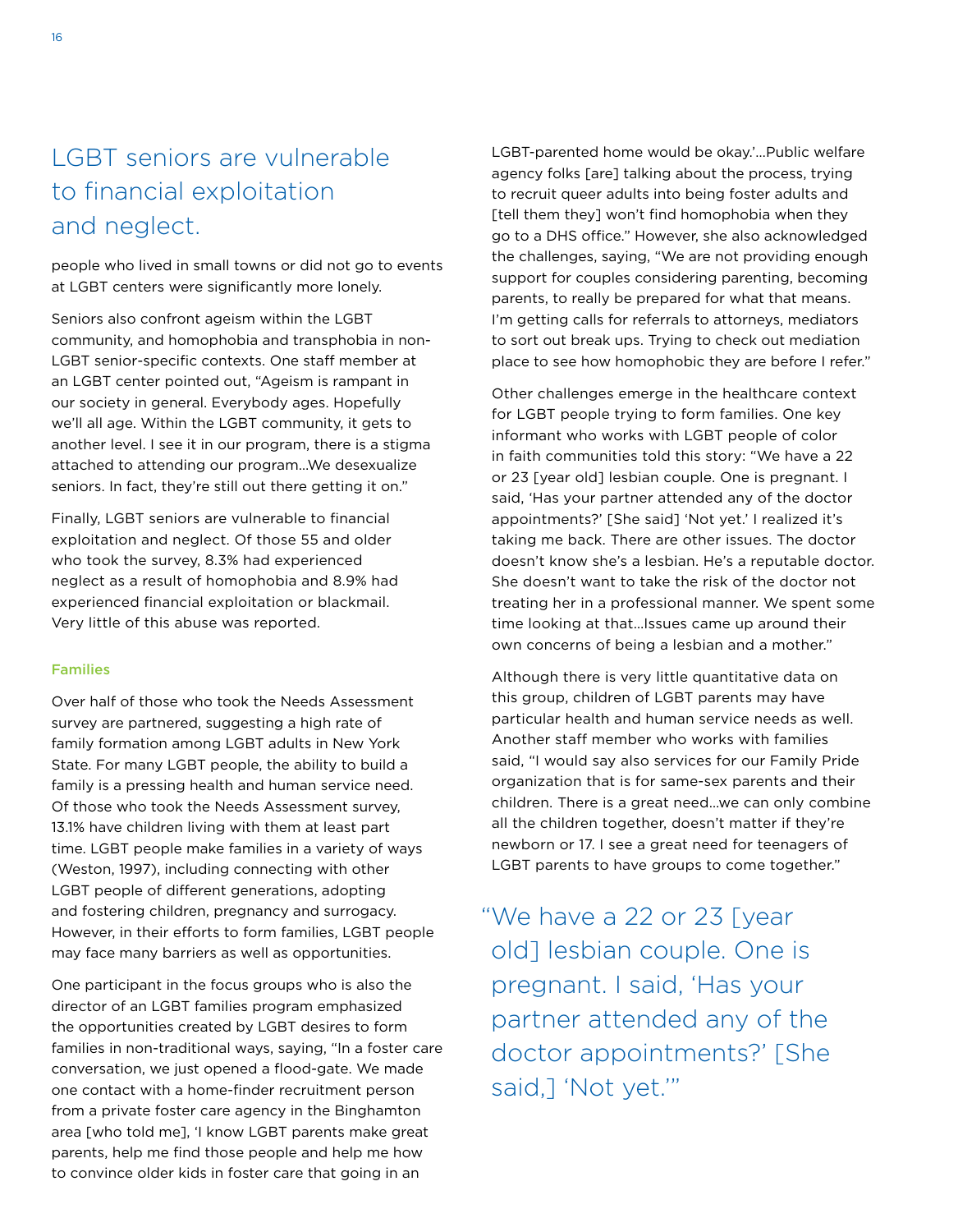## Next Steps: Areas for Future Focus

#### Population Size and Demographics

Despite tremendous progress in LGBT inclusion in New York City, and the important information from the 2004 NYS Adult Tobacco Survey, statewide health surveys and other data collection need to consistently include reliable, valid questions about LGBT identity. Without further research, health and human services needs cannot be reliably tracked. Particular attention should be paid to the lack of data on transgender people. Restoring the question about transgender identity to the NYS Adult Tobacco Survey and other statewide surveys, and adding this question to the Community Health Survey in New York City would be important steps in that direction.

## Insurance and Sources of Healthcare

Lack of insurance remains an issue for many LGBT people. Expanding access to affordable insurance and removing barriers to coverage for domestic partners and spouses would help cover uninsured LGBT people and narrow the coverage gap between LGBT and non-LGBT people. LGBT adults and youth also need to be engaged in primary care and have regular check-ups. Expanding access to LGBTfriendly providers and encouraging LGBT people to have a regular source of care will improve health.

#### Barriers to Healthcare Access

Cultural competency training for healthcare providers will help alleviate many of the barriers to care that were reported in the Needs Assessment. Further, advertising stating that providers have been trained would allow LGBT people to select these providers and utilize them.

#### Geography and Transportation

For non-urban LGBT people, especially youth of all races and adults and youth of color, transportation is crucial to the success of programs. Where transportation is non-existent or insufficient to meet needs, further transportation options (for example, vans and drivers to drive youth to programs) are necessary.

Increasing services to rural areas will alleviate social isolation and the health and human services problems that arise when LGBT people are isolated.

#### Mental Illness and Access to Mental Healthcare

Mental health services and support groups for LGBT people need to be expanded. Lack of these services was considered to be a pressing need for all LGBT people, and particularly for youth, transgender people and Black and Hispanic people.

#### Substance Abuse

Tobacco, alcohol and other drugs continue to take a disproportionate toll on the LGBT community. Further research is needed into the most effective ways to help prevent this and help those who are affected.

#### Housing and Homelessness

LGBT people are disproportionately affected by homelessness. Expansion of homeless services, LGBT sensitivity training for providers in the shelter system and an increase in LGBT-specific homeless services will help alleviate this problem.

#### Social Isolation

Loneliness and social isolation can have significant negative health impacts. LGBT centers and other community based organizations can help provide social programs and create spaces for people to meet.

#### Violence

Hate violence remains a problem for LGBT people. Services for victims and prevention programs need continued support. Further, hate violence often goes unreported. In order to improve reporting, it is important to ensure that police are adequately trained to work sensitively with victims.

#### Transgender and Gender Non-conforming People

Lowering barriers to healthcare and human services begins with more research on transgender and gender non-conforming people's specific healthcare needs. Healthcare providers can show people who do not identify as 'male' or 'female' that they are sensitive to these issues by changing their forms to include more than two gender options, or replacing check boxes with fill-in blanks. Because transgender and gender nonconforming people experience high rates of violence,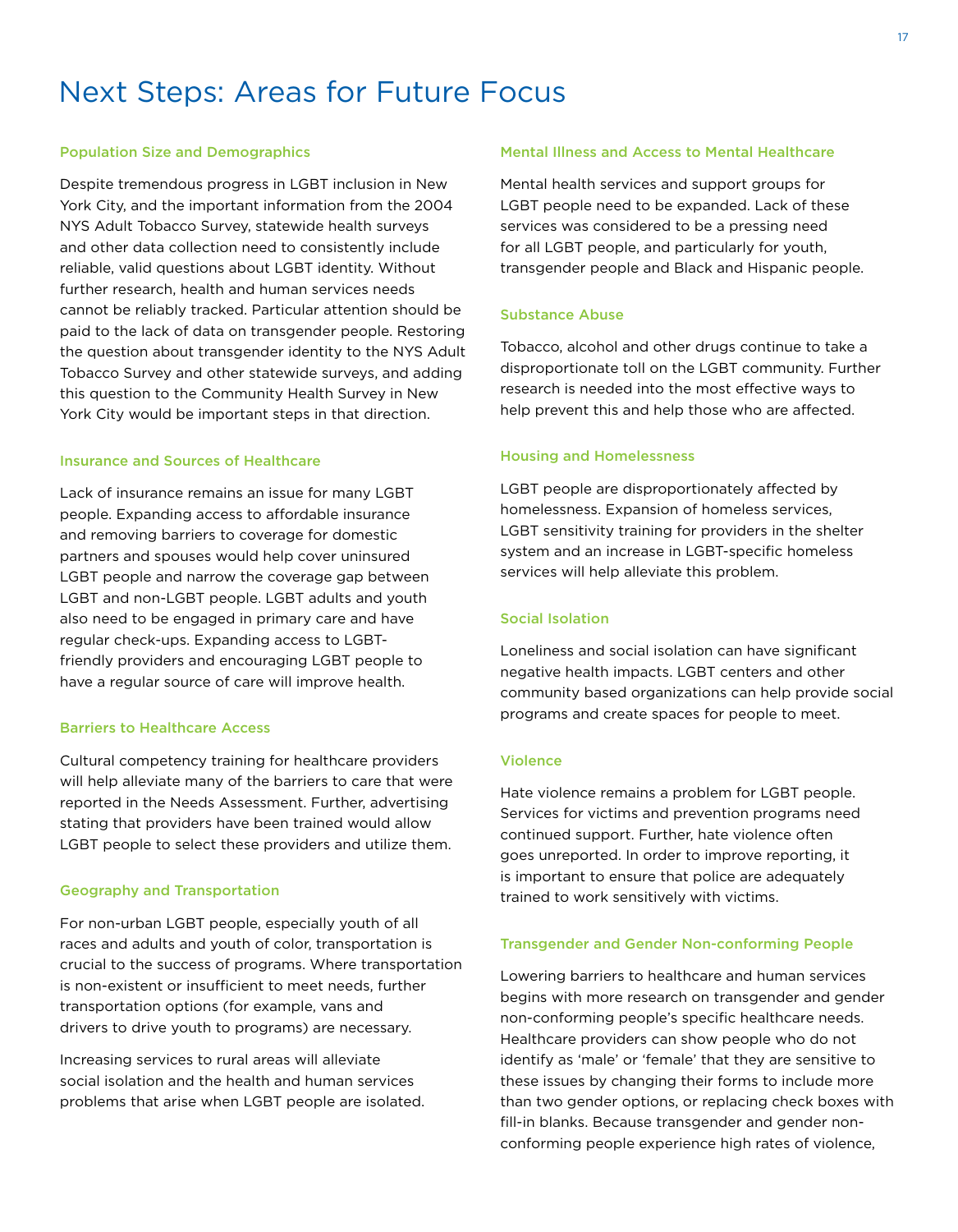safe schools programs and protection from violence and prejudice in public places are particularly helpful to this group. These programs must be enforced and be gender-identity inclusive in order to be effective.

### People of Color

LGBT people of color face unique challenges in accessing health and human services. They are more likely to experience poverty and homelessness. LGBT services must be sensitive to the differences in culture among racial and ethnic groups and provide support that is culturally appropriate.

### Youth

LGBT youth are vulnerable to violence, homelessness, risk behaviors and other negative health outcomes. Increasing social services targeted to LGBT youth can alleviate these disparities, while training social service providers who work with youth in cultural competency for LGBT issues will mean that youth who access services are provided adequate care.

### **Seniors**

Seniors, especially those outside of major urban areas, need opportunities to socialize with other LGBT seniors. Seniors are often resilient and provide caregiving to other seniors; however, they need LGBT-sensitive health and human services options. LGBT services need to be sensitive to generational differences, with an understanding that many LGBT seniors came out at a time when being LGBT was more stigmatized and dangerous.

### Families

LGBT people form families in a variety of ways; these families deserve support. LGBT people who want to be parents should be treated equally by adoption agencies and the foster care system.

- 1 People who identified their sexual orientation as 'same gender loving' or 'homosexual' were categorized with gay and lesbian people.
- 2 Population-based data is collected to represent the entire population and thus provides stronger estimates than data collected through convenience samples.
- 3 New York City Department of Health and Mental Hygiene. Epiquery: NYC Interactive Health Data System - Community Health Survey 2007 and Youth Risk Behavior Survey 2007. 6 May, 2009. nyc.gov/health/epiquery
- 4 People who reported an age under 18 or were missing zip codes (and did not live or work in Manhattan) or who reported non-New York State zip codes (and did not live or work in Manhattan) were excluded. People who identified as straight and non-transgender and whose birth sex matched their current gender identity were excluded. People with more than 50% missing data were excluded. The data were analyzed using SPSS.
- 5 This information can be found in tables 14 and 15 in: Mosher WD, Chandra A, Jones J. Sexual behavior and selected health measures: Men and women 15–44 years of age, United States, 2002 . Advance data from vital and health statistics; no 362. Hyattsville, MD: National Center for Health Statistics. 2005. Viewed on 6 May 2009 at: www.cdc.gov/nchs/data/ad/ad362.pdf
- 6 Transgender and gender non-conforming, as a category, included self-identified transgender people, people whose current gender identity was different from their birth sex and those who identified themselves as gender nonconforming, gender bending or similar. Although this category is diverse, it was considered one gender category in order to have a sufficient number of respondents for analysis.
- 7 It is not possible to know whether the married same-sex partners were married legally in another state or country or whether the partners simply consider themselves married.
- 8 The survey measured barriers to care using an LGBTspecific modification of an HIV barriers to care scale. The original scale can be found in Heckman, Somlai et. al. (1998) Barriers to care among persons living with HIV/ AIDS in urban and rural areas. AIDS Care 10:3; 365-375.
- 9 Black and Hispanic race/ethnicity was alone or in any combination.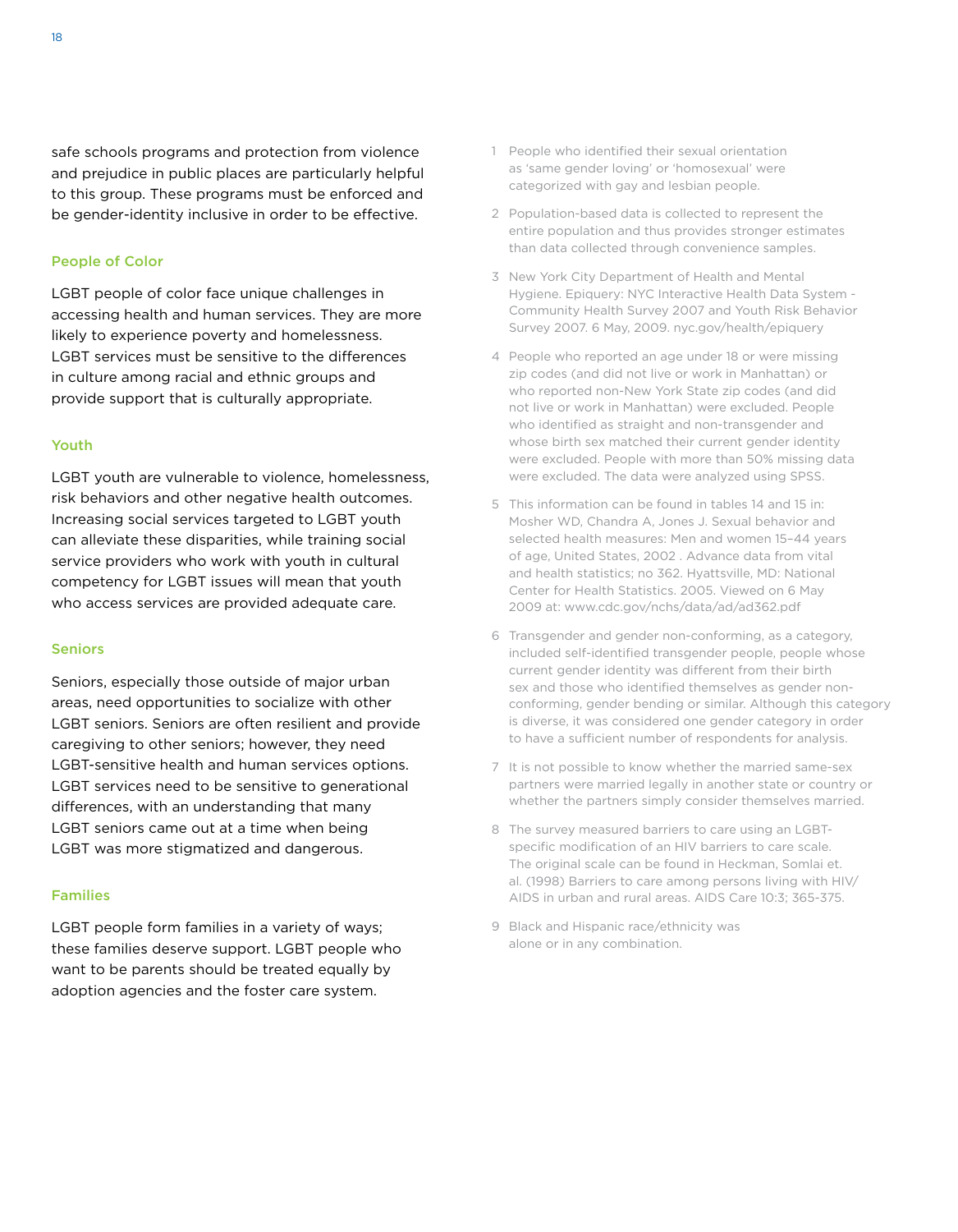## Works Cited

- Balsam, K. F., Beauchaine, T. P., Mickey, R. M., & Rothblum, E. D. (2005). Mental health of lesbian, gay, bisexual and heterosexual siblings: Effects of gender, sexual orientation and family. *Journal of Abnormal Psychology, 114*(3), 471-476.
- Bernstein, K. T., Liu, K.L., Begier, E. M., Koblin, B., Karpati, A., & Murrill, C. (2008). Same-sex attraction disclosure to health care providers among New York City men who have sex with men. *Archives of Internal Medicine, 168*(13), 1458-1464.
- Burgard, S. A., Cochran, S. D., & Mays, V. M. (2005). Alcohol and tobacco use patterns among heterosexually and homosexually experienced california women. *Drug and Alcohol Dependence, 77*, 61-70.
- Cahill, S., South, K., & Spade, J. (2000). Outing age: Public policy issues affecting gay, lesbian, bisexual and transgender elders. Retrieved 6 May 2009, 2009, from www.lgbthealth.net/ downloads/research/NGLTFoutingage.pdf
- Carr, S., Scoular, A., Elliott, L., Ilett, R., & Meager, M. (1999). A community based lesbian sexual health service-clinically justified or politically correct? *British Journal of Family Planning, 25*(3), 93-95.
- Cochran, S. D., Mays, V. M., Bowen, D. J., Gage, S., Bybee, D., Roberts, S. J., et al. (2001). Cancerrelated risk indicators and preventive screening behaviors among lesbians and bisexual women. *American Journal of Public Health, 91*(4), 591-597.
- Cochran, S. D., Mays, V. M., & Sullivan, J. G. (2003). Prevalence of mental disorders, psychological distress, and mental health services use among lesbian, gay, and bisexual adults in the united states. *Journal of Consulting and Clinical Psychology, 71*(1), 53-61.
- Coon, D. W. (2003). Lesbian, gay, bisexual and transgender (LGBT) issues and family caregiving. Retrieved 6 May 2009, 2009, from www.caregiver. org/jsp/content/pdfs/op\_2003\_lgbt\_issues.pdf
- Cornwell, E. Y., & Waite, L. J. (2009). Social disconnectedness, perceived isolation, and health among older adults. *Journal of Health and Social Behavior, 18*, 31-48.
- Gilbody, S., Richards, D., Brealey, S., & Hewitt, C. (2007). Screening for depression in medical settings with the patient health questionnaire (phq): A diagnostic meta-analysis. *Journal of General Internal Medicine, 22*(11), 1596-1602.
- Goodenow, C., Netherland, J., & Szalacha, L. (2002). Aids-related risk among adolescent males who have sex with males, females, or both: Evidence from a statewide survey. *Am J Public Health, 92*(2), 203-210.
- Goodenow, C., Szalacha, L. A., Robin, L. E., & Westheimer, K. (2008). Dimensions of sexual orientation and hivrelated risk among adolescent females: Evidence from a statewide survey. *Am J Public Health, 98*(6), 1051-1058.
- Gruskin, E., & Gordon, N. (2007). Gay/lesbian sexual orientation increases risk for cigarette smoking and heavy drinking among members of a large northern California health plan. *BMC Public Health, 6*, 241-247.
- Hash, K. (2006). Caregiving and post-caregiving experiences of midlife and older gay men and lesbians. *Journal of Gerontological Social Work, 47*(3/4), 121-138.
- Hughes, M. E., Waite, L. J., Hawkley, L. C., & Cacioppo, J. T. (2004). A short scale for measuring loneliness in large surveys: Results from two population-based studies. *Research on Aging, 26*(6), 655-672.
- Kerker, B. D., Mostashari, F., & Thorpe, L. (2006). Health care access and utilization among women who have sex with women: Sexual behavior and identity. *Journal of Urban Health, 83*(5), 970-979.
- King, M., Semlyen, J., Tai, S. S., Killaspy, H., Osborn, D., Popelyuk, D., et al. (2008). A systematic review of mental disorder, suicide, and deliberate self harm in lesbian, gay and bisexual people. *BMC Psychiatry, 8*, 70-87.
- Mayer, K. H., Bradford, J. B., Makadon, H. J., Stall, R., Goldhammer, H., & Landers, S. (2008). Sexual and gender minority health: What we know and what needs to be done. *American Journal of Public Health, 98*(6), 989-995.
- Meyer, I. H., Schwarz, S., & Frost, D. M. (2008). Social patterning of stress and coping: Does disadvantaged social statuses confer more stress and fewer coping resources? *Social Science and Medicine, 67*(6), 368-379.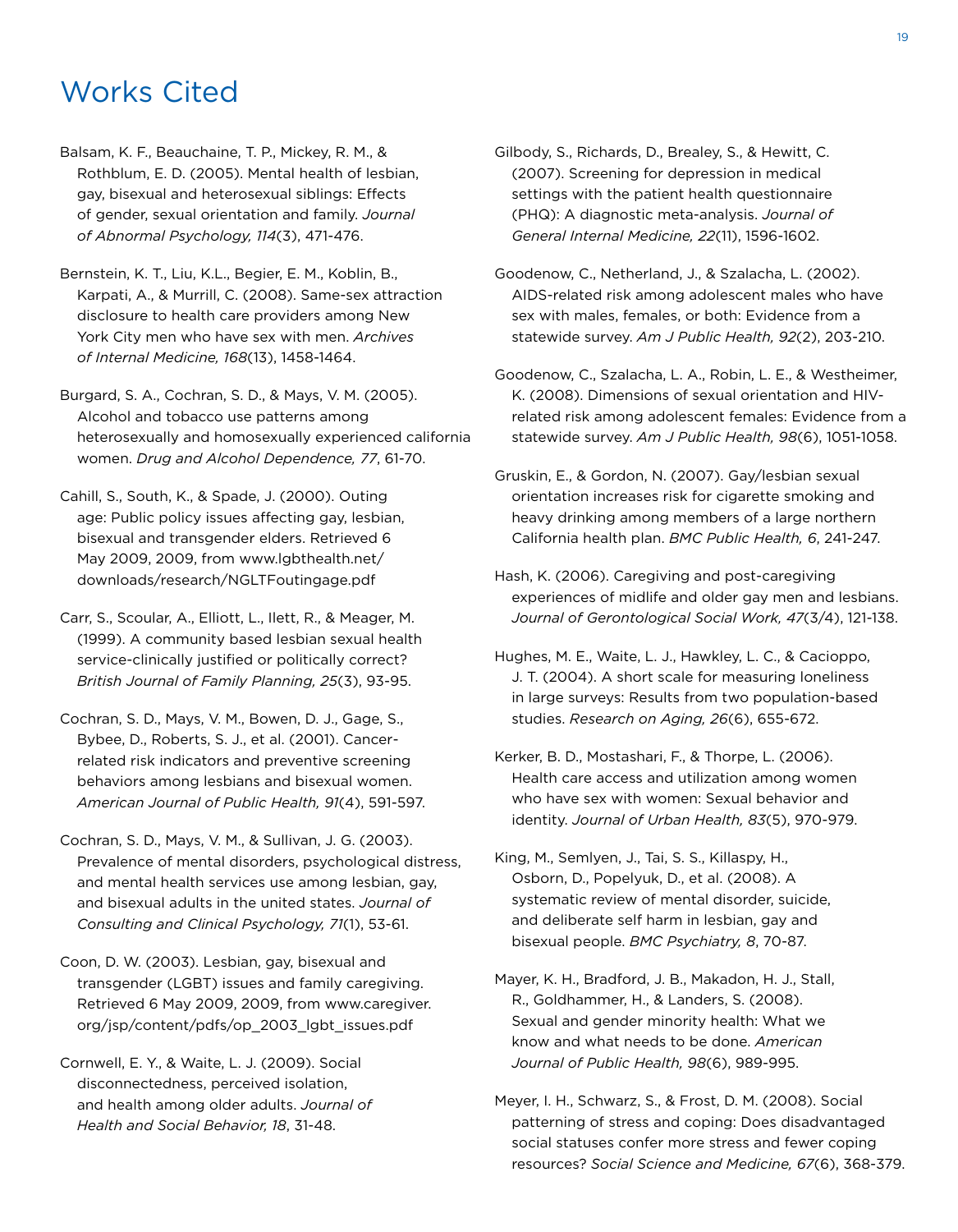- Mosher, W. D., Chandra, A., & Jones, J. (2005). Sexual behavior and selected health measures: Men and women age 15-44 years of age, united states 2002. *Advance data from vital and health statistics.* Retrieved 6 May 2009, 2009, from www.cdc.gov/nchs/data/ad/ad362.pdf
- National Coalition of Anti-Violence Programs. (2008). Anti-lesbian, gay, bisexual and transgender violence in 2007. Retrieved 6 May, 2009.
- Olson, E. C., Kerker, B. D., McVeigh, K. H., Stayton, C., Van Wye, G., & Thorpe, L. (2008). Profiling risk of fear of an intimate partner among men and women. *Preventive Medicine, 47*(5), 559-564.
- Ray, N. (2006). Lesbian, gay, bisexual and transgender youth: An epidemic of homelessness. National Gay and Lesbian Task Force and National Coalition for the Homeless.
- Roberts, S. J., Patsdaughter, C., Grindel, C., & Tarmina, M. (2004). Health related behaviors and cancer screening of lesbians: Results of the Boston Lesbian Health Project. *Women's Health, 39*(4), 41-55.
- Russell, S. T., & Joyner, K. (2001). Adolescent sexual orientation and suicide risk: Evidence from a national study. *Am J Public Health, 91*(8), 1276-1281.
- Saewyc, E. M., Bearinger, L. H., Blum, R. W., & Resnick, M. D. (1999). Sexual intercourse, abuse and pregnancy among adolescent women: Does sexual orientation make a difference. *Family Planning Perspectives, 31*(3), 127-131.
- Tang, H., Greenwood, G. L., Cowling, D. W., Lloyd, J. C., Roeseler, A. G., & Bal, D. G. (2004). Cigarette smoking among lesbians, gays, and bisexuals: How serious a problem?. *Cancer Causes and Control, 15*(8), 797-803.
- Valanis, B. G., Bowen, D. J., Bassford, T., Whitlock, E., Charney, P., & Carter, R. A. (2000). Sexual orientation and health: Comparisons in the women's health initiative sample. *Archives of Family Medicine, 9*, 843-853.
- Weston, K. (1997). *Families we choose*. New York: Columbia University Press.
- White, J., & Dull, V. (1997). Health risk factors and health-seeking behavior in lesbians. *Journal of Women's Health, 6*, 103-112.
- Willging, C. E., Salvador, M., & Kano, M. (2006). Pragmatic help seeking: How sexual and gender minority groups access mental health care in a rural state. *Psychiatric Services, 57*, 871-874.

## Acknowledgements

Produced with funding from the New York State Department of Health, Division of Family Health. The opinions, results, findings and/or interpretations of data contained herein are the responsibility of the author and do not necessarily represent the opinions, interpretation or policy of the Department or State of New York.

Somjen Frazer would like to acknowledge the invaluable assistance of the Technical Assistance Committee of the LGBT Health and Human Services Network, including Barbara Warren, Christian Huygen, Harlan Pruden and Joanne Goodman. She would also like to thank Ross Levi and Kimberly Eisen for their excellent work representing the Empire State Pride Agenda Foundation. In addition, Tom Weber, Karen Taylor and Sunny Bjerk from SAGE provided advice and assistance with focus groups. Without Amanda Harris, project manager for the research and outreach, this work would not have been possible. All my thanks to Esther Baker for her qualitative research and copyediting. Finally, all those who participated in the research and shared stories in focus groups—this report is first and foremost for you and because of you.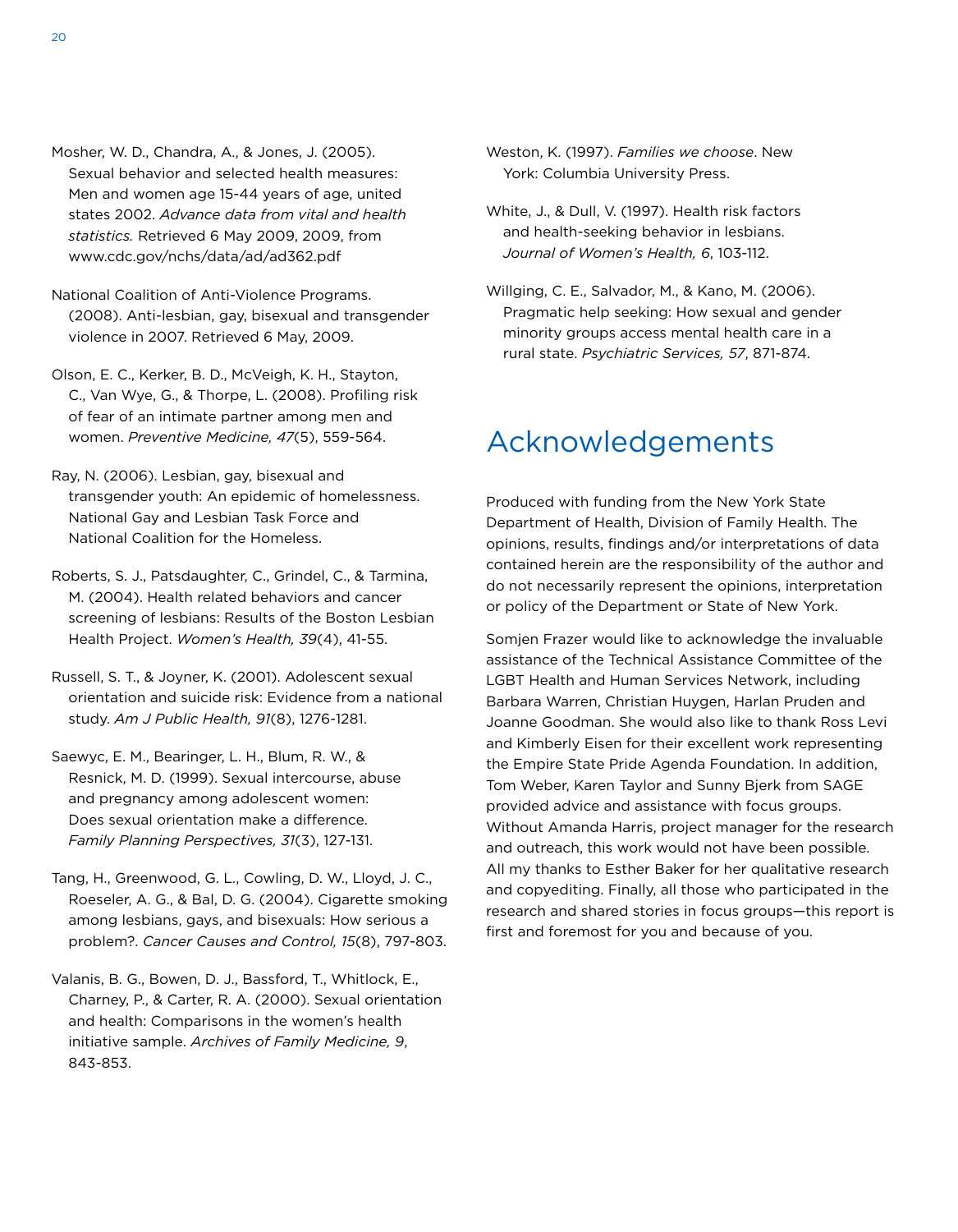Frazer, M. Somjen. (2009) LGBT Health and Human Services Needs in New York State. Empire State Pride Agenda Foundation: Albany, NY. URL. Access Date.

## Empire State Pride Agenda FOUNDATION

One Commerce Plaza 99 Washington Avenue, Suite 805 Albany, NY 12260 518-472-3330

16 West 22nd Street 2nd Floor New York, NY 10011 212-627-0305

## www.prideagenda.org

For more information about the data or Needs Assessment please contact Somjen Frazer at:

www.somjenfrazer.com or consulting@somjenfrazer.com or 646-233-2019